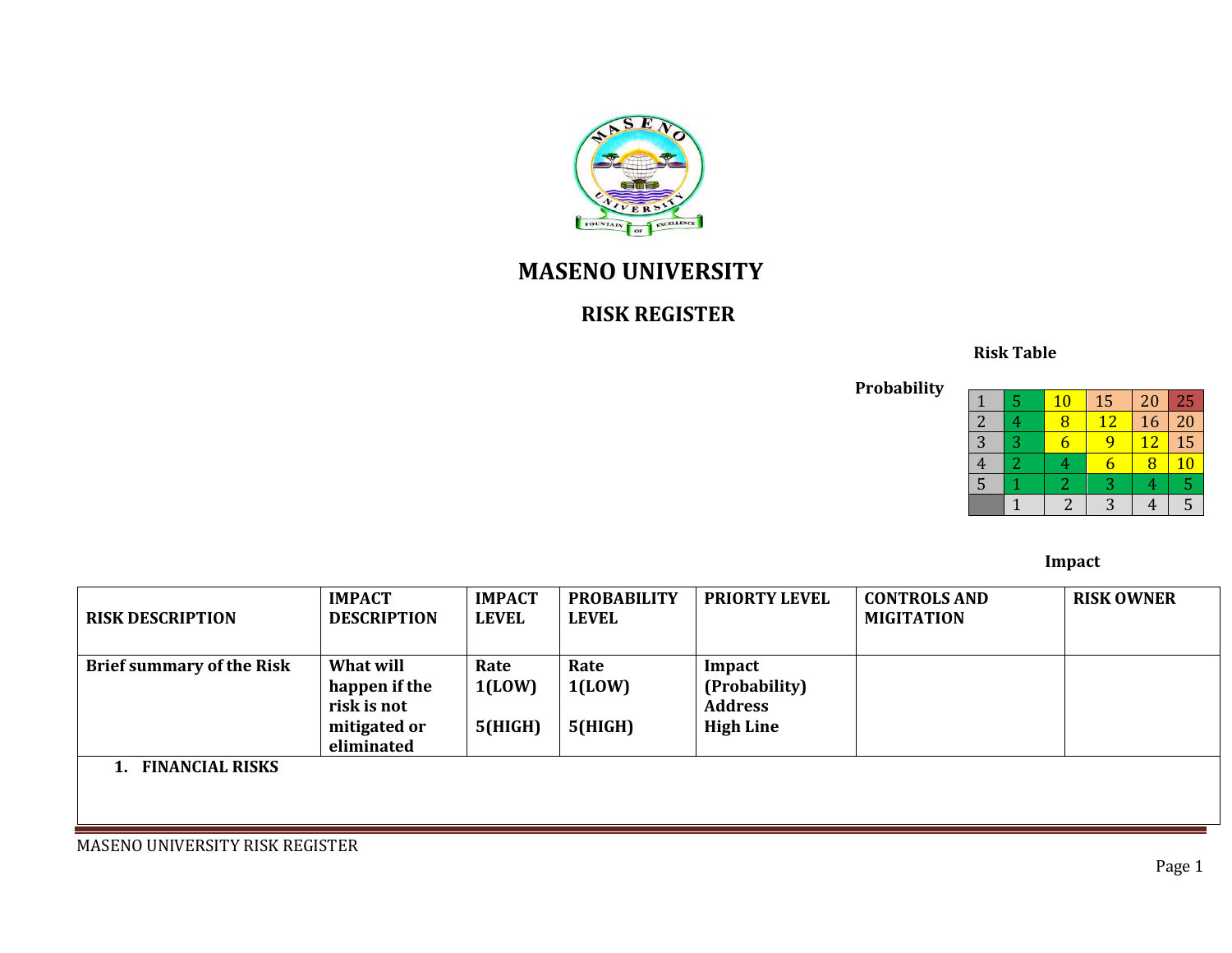| i.<br><b>Budget</b>                                                                                                                 |                                                                             |                  |                |    |                                                                                                |                        |
|-------------------------------------------------------------------------------------------------------------------------------------|-----------------------------------------------------------------------------|------------------|----------------|----|------------------------------------------------------------------------------------------------|------------------------|
|                                                                                                                                     |                                                                             |                  |                |    |                                                                                                |                        |
| Over estimation of votes heads<br>(During budgeting some of the<br>vote head may be inflated)                                       | It may lead to over $5$<br>purchase of items<br>in the vote head<br>wastage |                  | $\overline{2}$ | 10 | Development of realistic<br>budget based on preceding<br>actual                                | <b>Budget Officer</b>  |
| Over commitment of vote head<br>(This is where the commitment<br>leave the balance of the vote to<br>be negative)                   | It may affect the<br>liquidity of the<br>Institution                        | $\boldsymbol{4}$ | $\overline{2}$ | 8  | All approval must be<br>accompanied by extract of<br>approved budget on the<br>respective item | Approving officers     |
| ii.<br><b>Imprests</b>                                                                                                              |                                                                             |                  |                |    |                                                                                                |                        |
|                                                                                                                                     |                                                                             |                  |                |    |                                                                                                |                        |
| unsurrendered Imprest(where<br>staff take imprest for official<br>but never retire)                                                 | Misuse of<br>University funds                                               | $5\phantom{1}$   | 3              | 15 | Account for imprest<br>within seven days after<br>return from the journey or<br>expenditure.   | <b>Imprest Officer</b> |
| iii.<br><b>Creditors</b>                                                                                                            |                                                                             |                  |                |    |                                                                                                |                        |
| Payment of unsupplied good<br>(This is where payment were<br>made and goods not supplied)                                           | Loss of funds                                                               | $5\phantom{1}$   | $\overline{2}$ | 10 | Verification of necessary<br>document before payment                                           | In charge creditors    |
| Creating more than one<br>account for the same supplier<br>(this is where a supplier has<br>more than one account in the<br>record) | it can lead to<br>double payment                                            | 5                | 3              | 15 | Ensure one account per<br>supplier                                                             | In charge creditors    |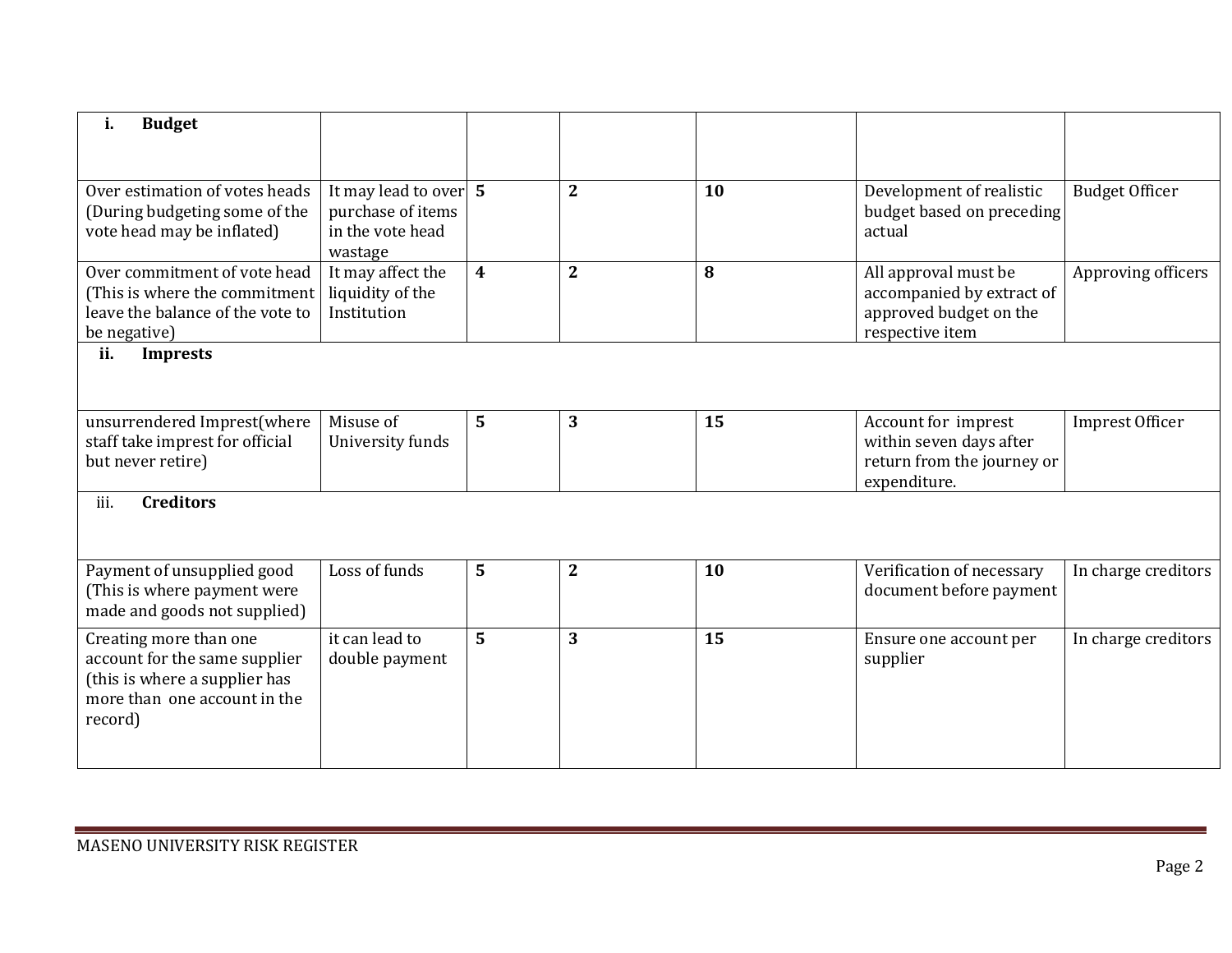| <b>Student Finance</b><br>iv.                                                                                                                                                                                                                           |                                 |                  |              |    |                                                                                                                                                                                                                                                                    |                              |
|---------------------------------------------------------------------------------------------------------------------------------------------------------------------------------------------------------------------------------------------------------|---------------------------------|------------------|--------------|----|--------------------------------------------------------------------------------------------------------------------------------------------------------------------------------------------------------------------------------------------------------------------|------------------------------|
|                                                                                                                                                                                                                                                         |                                 |                  |              |    |                                                                                                                                                                                                                                                                    |                              |
| Misposting of students ledger<br>(Incorrect posting in the<br>student ledger)                                                                                                                                                                           | Loss of funds                   | $\boldsymbol{4}$ | 3            | 12 | Host to host connectivity                                                                                                                                                                                                                                          | In charge Student<br>finance |
| v. Revenue                                                                                                                                                                                                                                              |                                 |                  |              |    |                                                                                                                                                                                                                                                                    |                              |
| Holding large volume of cash<br>(This is where the cashier hold<br>large amount of cash at the<br>cash office which may increase<br>possibility of fraud)                                                                                               | Loss of cash at<br>cash office  | 5                | 5            | 25 | -Daily banking<br>-Encourage use of bank<br>account payment.                                                                                                                                                                                                       | Cashier                      |
| Security of cash in transits<br>(Moving large volume of cash<br>from or to the bank may<br>increase the possibility of<br>robbery)                                                                                                                      | Loss of cash<br>during transits | 5                | 5            | 25 | Daily banking and<br>insurance of cash on<br>transits.<br>-Use of interbank funds<br>transfer.                                                                                                                                                                     | cashier and<br>management    |
| <b>Payroll</b><br>vi.                                                                                                                                                                                                                                   |                                 |                  |              |    |                                                                                                                                                                                                                                                                    |                              |
| Salary related anomalies<br>-Payment of staff while on leave<br>of absence, unpaid leave.<br>-Addition of non -existent staff<br>to payroll.<br>-payment of staff who have<br>existed employment.<br>Payment of allowances to non -<br>deserving staff. | Loss of finances                | 5                | $\mathbf{2}$ | 15 | -Automation of payroll<br>system to integrated<br>employees exit so that<br>payment to departing<br>employees cease on their<br>departure.<br>-Preparation of monthly<br>payroll analysis.<br>-undertake recovery of<br>irregular earnings from<br>affected staff. | <b>HR</b>                    |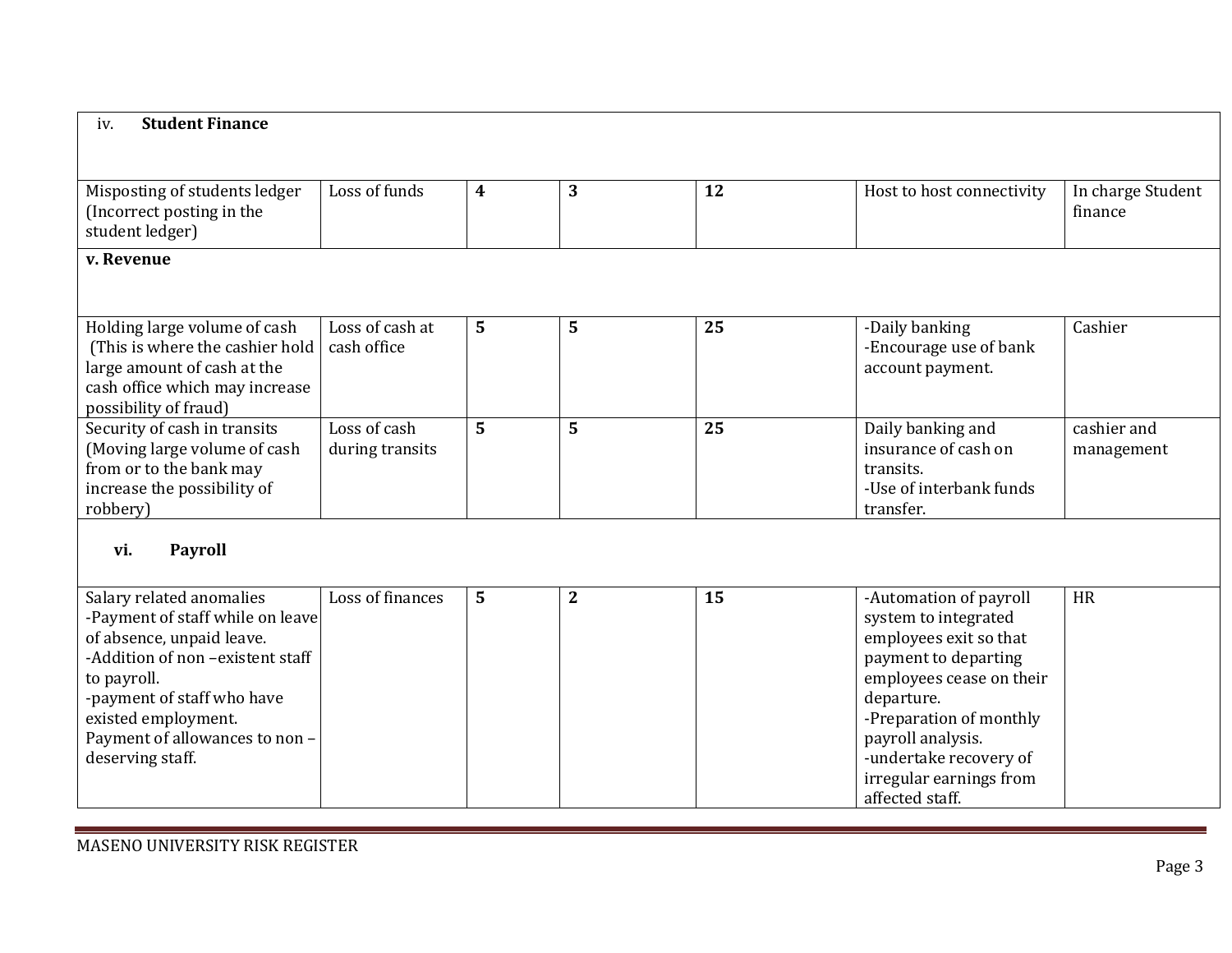|                                                       |                                               |   |              |                | -Routinely review and<br>test data controls and<br>perform regular checks to<br>confirm user input.                                                                                                              |                   |  |  |  |
|-------------------------------------------------------|-----------------------------------------------|---|--------------|----------------|------------------------------------------------------------------------------------------------------------------------------------------------------------------------------------------------------------------|-------------------|--|--|--|
| <b>2.OPERATIONAL RISK</b>                             |                                               |   |              |                |                                                                                                                                                                                                                  |                   |  |  |  |
| <b>Academics</b><br>I.                                |                                               |   |              |                |                                                                                                                                                                                                                  |                   |  |  |  |
| Misplacing and loosing<br>students files              | Lack of proper<br>students records            | 3 | $\mathbf{1}$ | 3              | -Using a file movement<br>register to manage<br>students files in registry.                                                                                                                                      | SAR(Admissions)   |  |  |  |
| Admitting students without<br>paying application fees | Loss of revenue                               | 5 | $\mathbf{1}$ | 5              | -Confirmation of<br>application fee before<br>application form is<br>processed                                                                                                                                   | SAR(Admission)    |  |  |  |
| Delayed in processing<br>students admission letters.  | Loosing students<br>to other.<br>institutions | 3 | $\mathbf{1}$ | $\overline{3}$ | -Fast tracking of<br>application forms and<br>issuance of admission<br>letters.                                                                                                                                  | SAR(Admissions)   |  |  |  |
| Cheating in examinations                              | Incredible<br>examinations<br>results         | 5 | 3            | 15             | -Mechanism to ensure no<br>cheating in examinations<br>e.g. CCTV installations.<br>-Circular highlighting<br>consequences of exams<br>cheating.<br>-Firm application of<br>examination rules and<br>regulations. | SAR(Examinations) |  |  |  |
| Selling examination papers to<br>students             | Incredible<br>examinations                    | 5 | $\mathbf{1}$ | 5              | -Vetting of officers<br>handling examinations.                                                                                                                                                                   | SAR(Examinations) |  |  |  |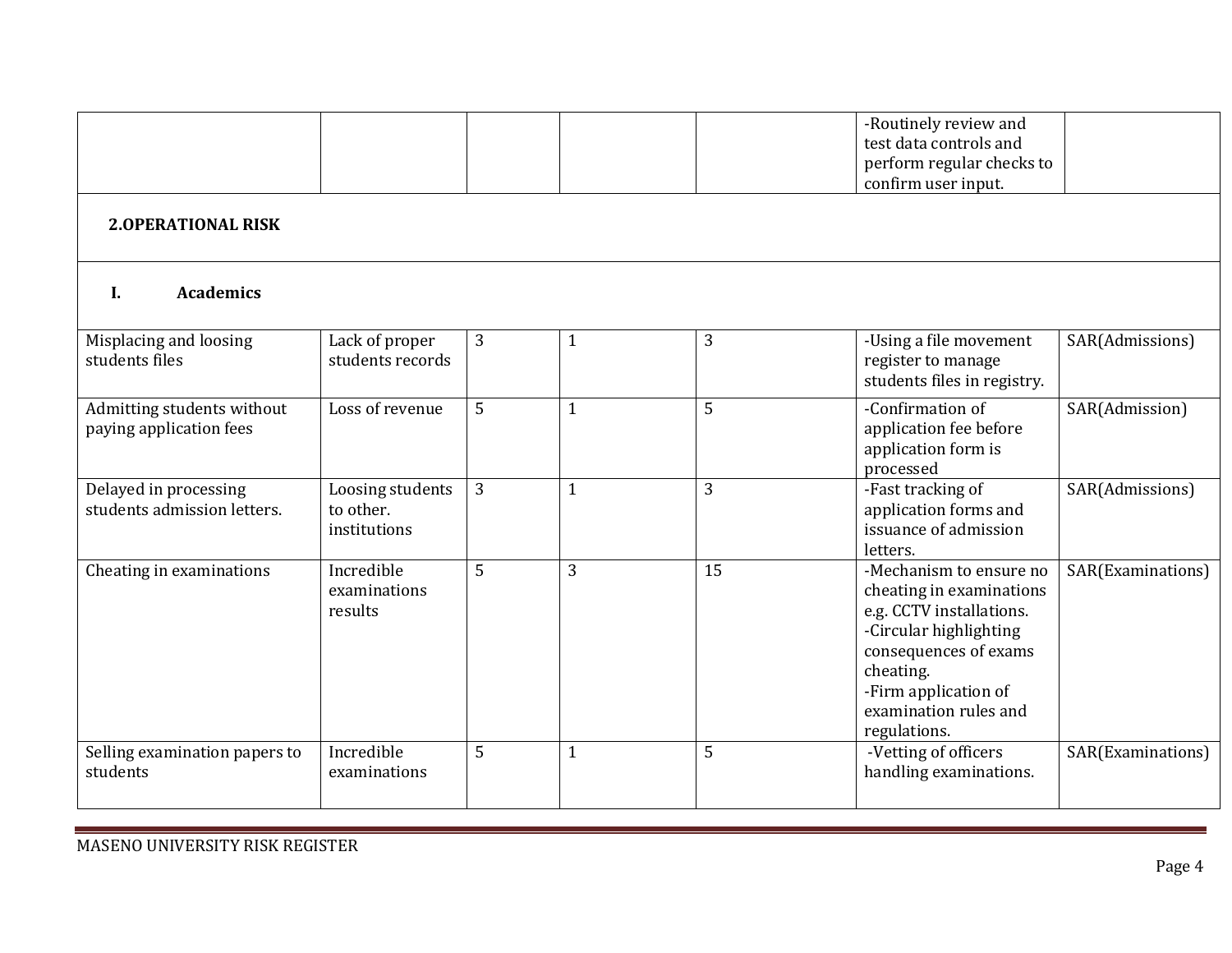|                                                                                     |                                                                                                                                      |   |              |                 | - Installation of CCTV<br>cameras in examination<br>printing room.                                                                                                                                    |                   |
|-------------------------------------------------------------------------------------|--------------------------------------------------------------------------------------------------------------------------------------|---|--------------|-----------------|-------------------------------------------------------------------------------------------------------------------------------------------------------------------------------------------------------|-------------------|
| Allowing unauthorized<br>persons in examinations<br>printing room.                  | It increase<br>chances of<br>examinations<br>leakage                                                                                 | 5 | $\mathbf{1}$ | 5               | -Security officer to man<br>the examinations room.<br>-Post notices that bars<br>entry of unauthorized<br>persons into<br>examinations printing<br>room.                                              | SAR(Examinations) |
| Failure to shred waste<br>examinations papers and<br>disposing them off carelessly. | It increases<br>chances of<br>examinations<br>papers landing in<br>wrong hands<br>which may<br>heighten chances<br>of exams leakage. | 5 | $\mathbf{1}$ | 5               | -Ensuring all waste<br>examinations papers are<br>shredded immediately.                                                                                                                               | SAR(Examinations) |
| Processing of un-moderated<br>examinations.                                         | Accepting to<br>process un -<br>moderated<br>examinations                                                                            | 5 | $\mathbf{1}$ | 5               | - All un-moderated<br>exams to be referred to<br>DVC (ASA) for<br>appropriate action.<br>-A form to be developed<br>for external examiners<br>to sign                                                 | SAR(Examinations) |
| Forgery of examination cards<br>by students.                                        | University risk<br>revenue loose<br>from non-fee<br>payment.                                                                         | 5 | 3            | $\overline{15}$ | - Invigilators to be more<br>vigilant and report any<br>case to office of registrar<br>Academics.<br>- Students involved to<br>appear in student<br>Disciplinary committee<br>for appropriate action. | SAR(Examinations) |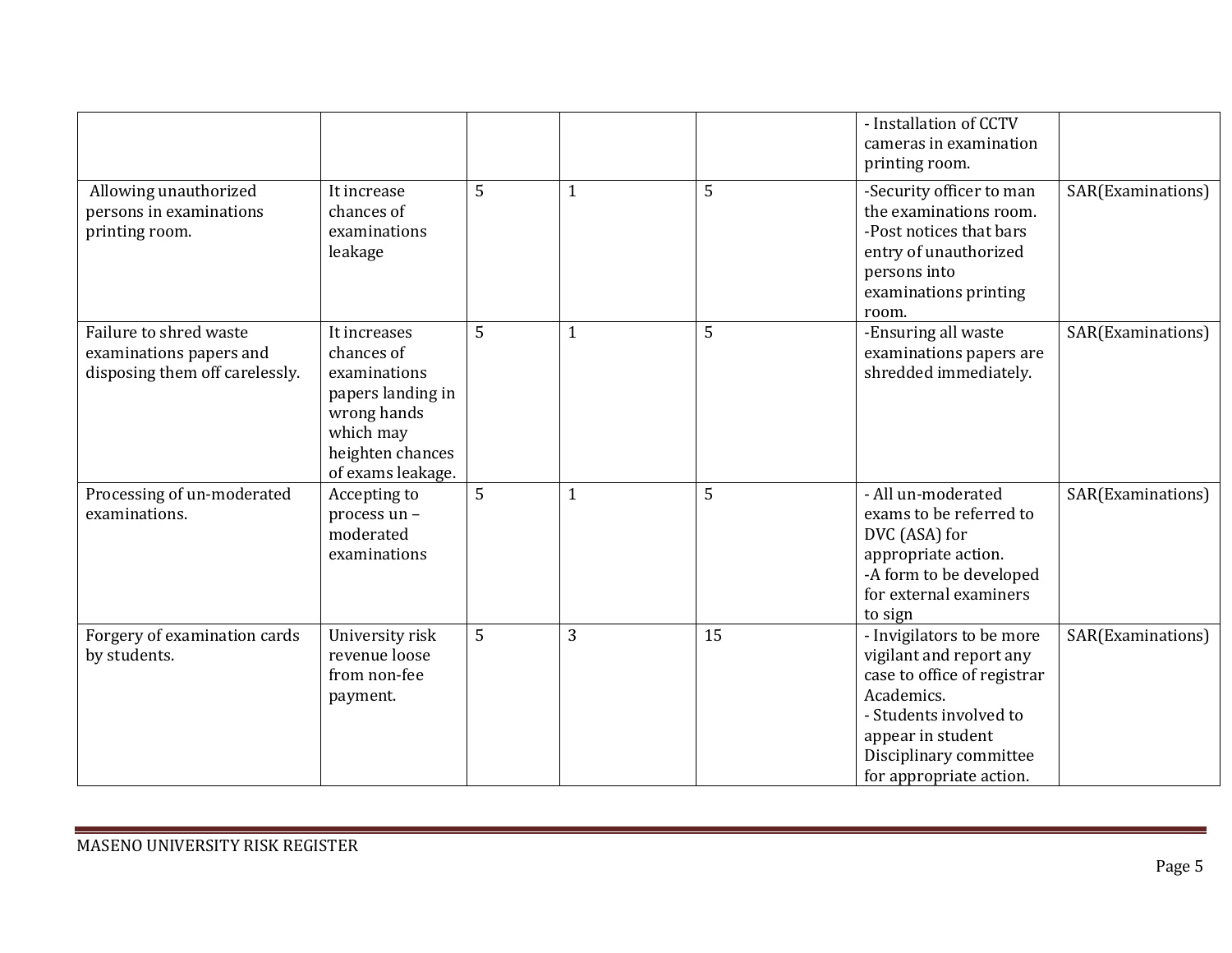| Printing of extra transcript<br>without payments. | University risk<br>loss of revenue<br>for nonpayment<br>of extra<br>transcript.                                        | 5              | $\overline{1}$ | 5              | - All students to provide<br>a receipt payment for<br>extra transcript.<br>- Form be developed for<br>students to apply for<br>transcripts.<br>-maintain transcript<br>insurance register for<br>ease reference. | <b>SAR</b><br>(Examinations). |
|---------------------------------------------------|------------------------------------------------------------------------------------------------------------------------|----------------|----------------|----------------|------------------------------------------------------------------------------------------------------------------------------------------------------------------------------------------------------------------|-------------------------------|
| Timetabling                                       | Clashes of venue<br>and courses on<br>timetable                                                                        | 3              | 3              | 9              | -Keeping of records of<br>available lecture halls<br>and size and liaising with<br>lectures for exact<br>number of students per<br>course and number of<br>courses and allocate<br>accordingly.                  | Deputy Registrar<br>ASA.      |
| Storage and issuance of gowns                     | Loss of gowns<br>and destruction<br>by ants which<br>could lead to high<br>cost repair and<br>purchase of new<br>ones. | $\overline{2}$ | $\overline{2}$ | $\overline{4}$ | - Introduction of charges<br>of Kshs 500 per day for<br>delayed return of gowns.<br>- Getting spacious<br>storage with hangers.                                                                                  | Deputy Registrar<br>ASA.      |
| Record keeping                                    | Loss of records<br>/misplacement                                                                                       | $\overline{2}$ | $\overline{2}$ | $\overline{4}$ | -Introducing a register<br>for gown movement.                                                                                                                                                                    | Deputy Registrar<br>ASA.      |
| Academic curriculum                               | Having obsolete<br>curriculum and<br>delayed review of<br>curriculum may<br>lead to<br>inadequate<br>coverage of       | $\overline{2}$ | $\overline{2}$ | $\overline{4}$ | - Developing of<br>curriculum review across<br>university after every<br>four years.<br>-Monitoring lecture<br>attendance and<br>evaluating then.                                                                | Deputy Registrar<br>ASA.      |

MASENO UNIVERSITY RISK REGISTER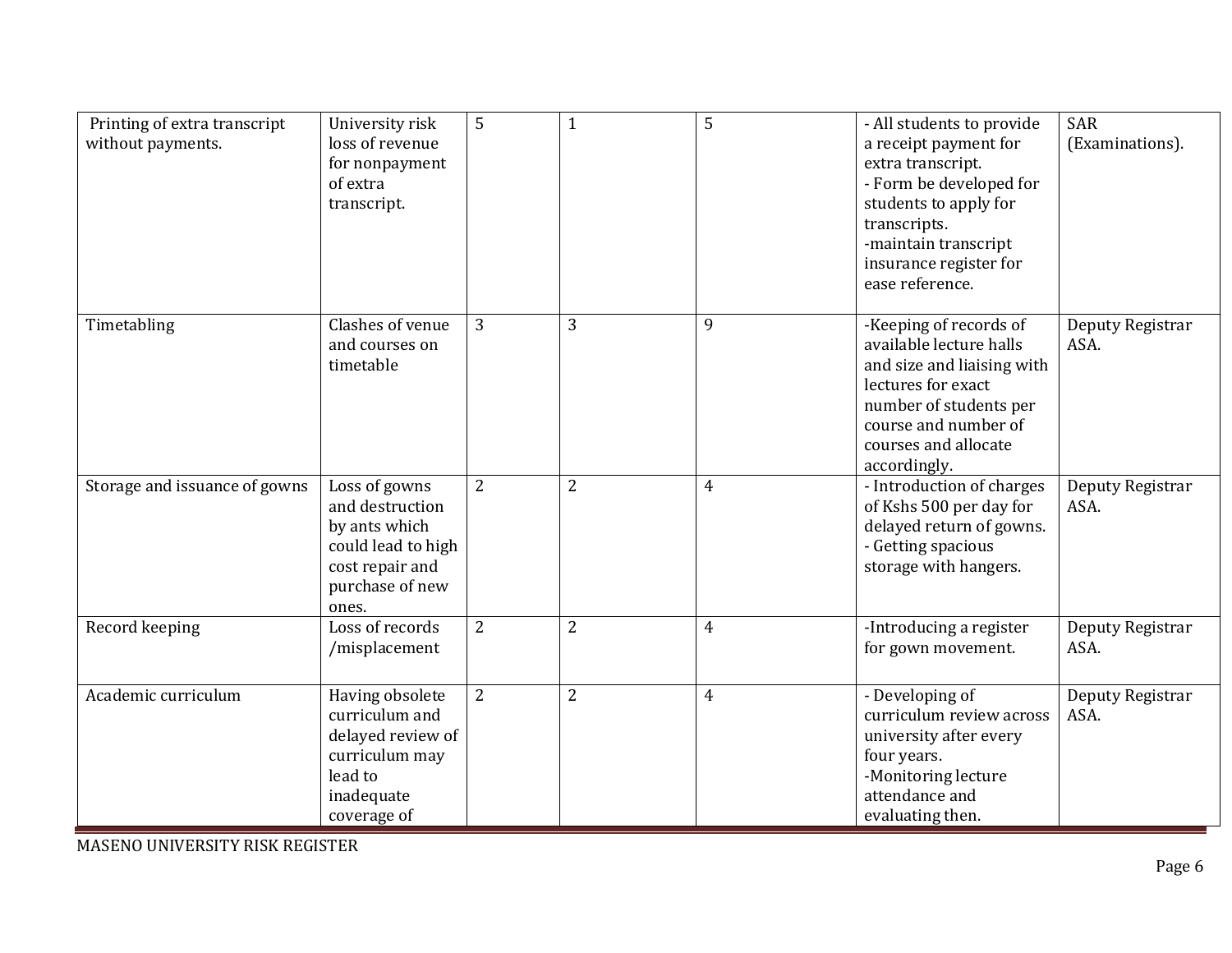|                                                        | syllabus and use<br>of outdated<br>curriculum.                                                                                                                      |                |                |                | -Doing follow ups to<br>ensure compliance.                                                                                                                                                             |                                |  |  |
|--------------------------------------------------------|---------------------------------------------------------------------------------------------------------------------------------------------------------------------|----------------|----------------|----------------|--------------------------------------------------------------------------------------------------------------------------------------------------------------------------------------------------------|--------------------------------|--|--|
| Preparation of Graduation list.                        | Chances of<br>having students<br>with resists and<br>fee balances on<br>graduation list.                                                                            | $\overline{2}$ | $\overline{2}$ | $\overline{4}$ | - Providing timely<br>graduation list schedules.<br>- Vetting students<br>graduation list by<br>relevant school Deans<br>and Senate.                                                                   | Deputy Registrar<br>Academics. |  |  |
| Academic curriculum.                                   | -Having obsolete<br>curriculum and<br>delayed review of<br>curriculum may<br>lead to<br>inadequate<br>coverage of<br>syllabus and use<br>of outdated<br>curriculum. | 2              | $\overline{2}$ | $\overline{4}$ | -Developing schedule of<br>curriculum review across<br>university after every<br>four years.<br>-Monitoring lecture<br>attendance and<br>evaluating them.<br>-Doing follow up to<br>ensure compliance. | Deputy Registrar<br>ASA.       |  |  |
| II.<br><b>Health services department</b>               |                                                                                                                                                                     |                |                |                |                                                                                                                                                                                                        |                                |  |  |
| Inappropriate/prolonged<br>waiting time by patients    | Medical attention<br>delayed with<br>adverse effects to<br>patient.                                                                                                 | $\overline{3}$ | $\mathbf{1}$   | 3              | -Enhanced supervision of<br>staff and timely<br>production of duty<br>rosters                                                                                                                          | COD<br>Section heads.          |  |  |
| Inappropriate triage process<br>for patient on arrival | Missed<br>opportunity to<br>detect emergency<br>case hence<br>delayed medical<br>attention                                                                          | $\overline{4}$ | $\overline{2}$ | 8              | -Constant supervision of<br>staff.<br>Regular clinical meeting<br>to review the<br>performance.                                                                                                        | Chairman of<br>Department.     |  |  |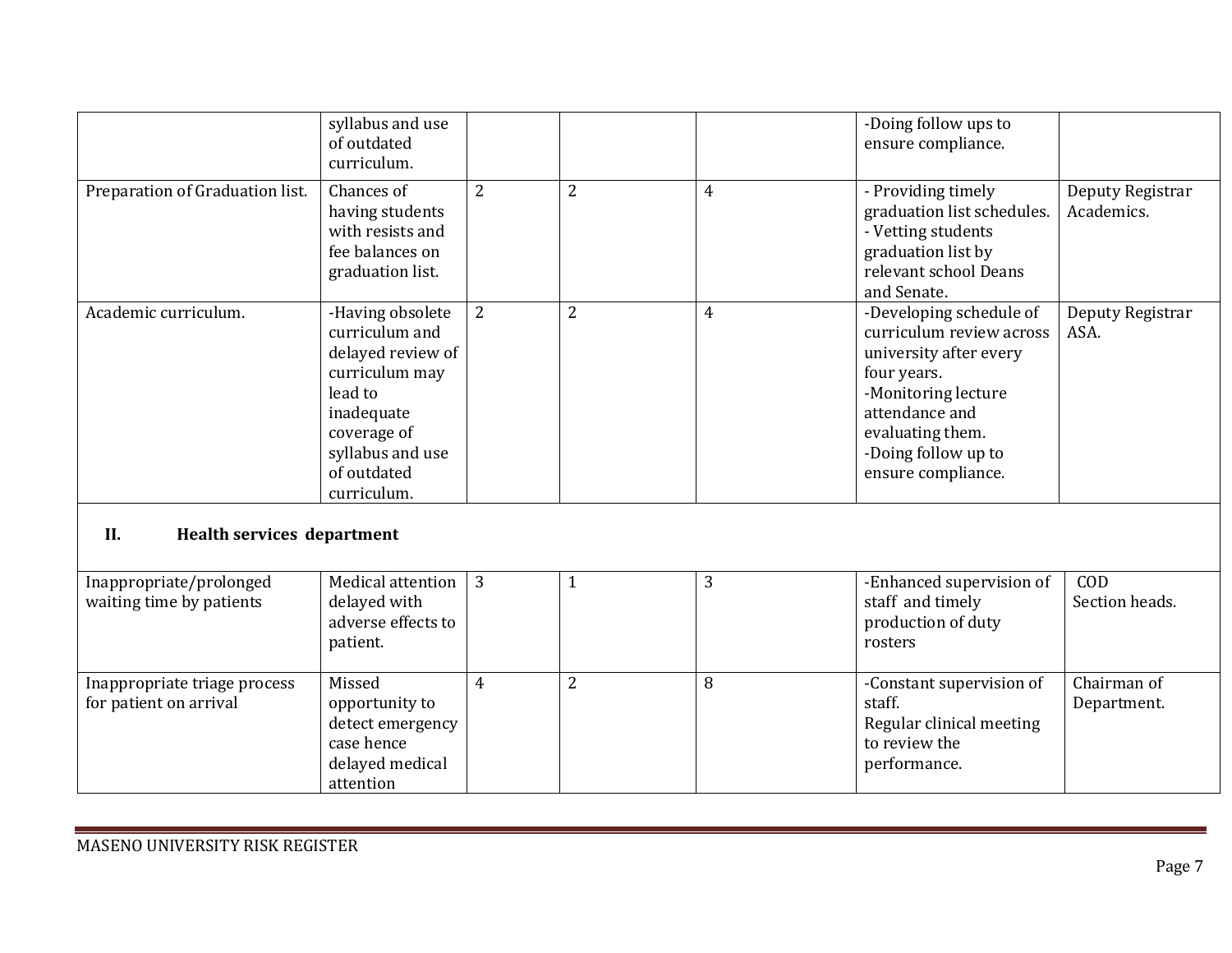| Misdiagnosis or error making<br>diagnosis for patients.       | Issuance of<br>wrong or delayed<br>treatment to<br>client                                                               | 5              | $\mathbf{1}$   | 5  | -Heightening of<br>supervision.<br>Clinical review meetings                                                     | S.C.0<br>COD.                          |
|---------------------------------------------------------------|-------------------------------------------------------------------------------------------------------------------------|----------------|----------------|----|-----------------------------------------------------------------------------------------------------------------|----------------------------------------|
| Prescription errors to patients                               | Dosing error<br>,adverse<br>reactions or<br>wrong methods<br>of drug<br>administration                                  | 5              | $\mathbf{1}$   | 5  | -Regular training through<br>continuous professional<br>Development for updates                                 | COD                                    |
| Data privacy breaches due to<br>unauthorized access.          | Abuse of<br>confidential<br>information<br>leading to<br>litigation                                                     | $\overline{4}$ | 3              | 12 | -Heightened controls<br>though use of password<br>and limitation of<br>individual rights in clinic<br>software. | <b>ICT Administrator</b>               |
| Multifunctional of clinic<br>software due to power<br>outrage | In ability to access<br>electronic records<br>of patients                                                               | 5              | $\mathbf{1}$   | 5  | -Provision of alternative<br>power source and UPS for<br>every computer                                         | <b>ICT Director</b>                    |
| Non-adherence to infections<br>prevention protocols.          | Infection<br>transmission to<br>patient during<br>injections wound<br>dressing.                                         | $\overline{4}$ | 2              | 8  | -Enforcement of SOP on<br>infection preventions.                                                                | Nursing Officer.                       |
| Lack of drugs and medicine<br>supplies in the clinic.         | Patient going<br>without essential<br>drugs hence<br>delayed recovery<br>and increase in<br>claims in<br>reimbursements | 5              | 3              | 15 | -Timely drugs ordering<br>during first months of<br>each quarter.                                               | Pharmacist.                            |
| Failure to adhere to healthcare<br>quality controls.          | Wrong lab results<br>and wrong<br>prescriptions<br>hence delayed                                                        | $\overline{4}$ | $\overline{2}$ | 8  | -Regular clinical meetings<br>to review cases                                                                   | Health service<br>management<br>board. |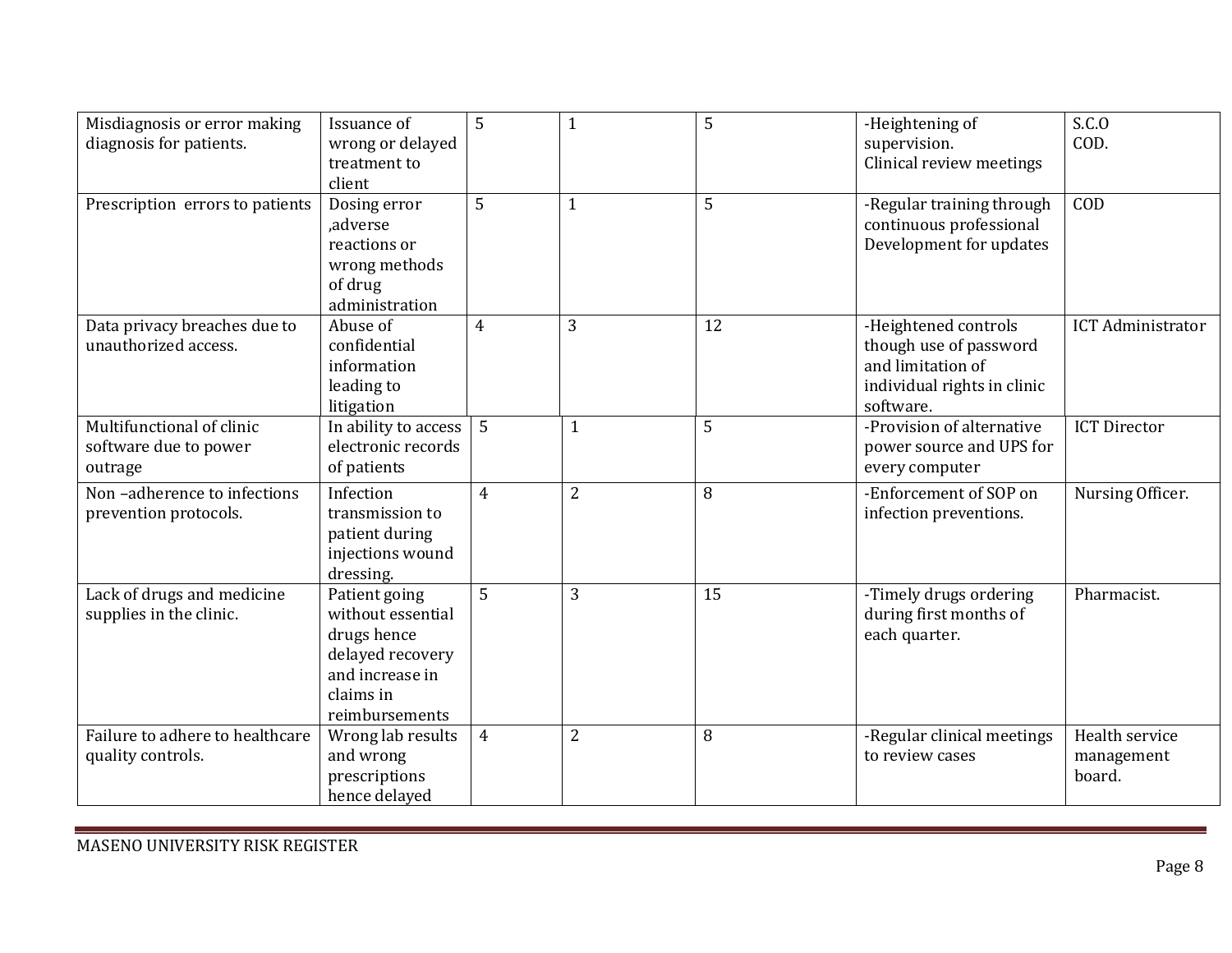|                                                                                                                | recovery and bad<br>outcome.                                                          |   |                |    |                                                                                                                                         |                                                          |  |  |
|----------------------------------------------------------------------------------------------------------------|---------------------------------------------------------------------------------------|---|----------------|----|-----------------------------------------------------------------------------------------------------------------------------------------|----------------------------------------------------------|--|--|
| Lack of appropriate diagnosis<br>equipments                                                                    | Increased referral<br>to external<br>laboratories.                                    | 2 | 3              | 6  | -Budget for needed<br>equipments yearly.                                                                                                | Chairman of<br>department.<br>Laboratory<br>technologist |  |  |
| Staff unprepared in the event<br>of natural or human made<br>disaster.                                         | Larger influx of<br>patients with<br>disastrous results.                              | 3 | 3              | 9  | -Training of staff on<br>disaster management.                                                                                           | All staff.                                               |  |  |
| External facilities refusing to<br>accept maseno university<br>patients due to delayed<br>settlement of bills. | Patient failing to<br>obtain services<br>from external<br>hospitals and<br>specialist | 3 | $\overline{2}$ | 6  | -Prompt processing of<br>payments of invoices from<br>hospital and specialist.                                                          | Finance Officer                                          |  |  |
| III.<br><b>Transport Department</b>                                                                            |                                                                                       |   |                |    |                                                                                                                                         |                                                          |  |  |
| Where more than one vehicle<br>is used for a trip that can be<br>used by one vehicle.                          | Increase wear and<br>tear of motor<br>vehicle                                         | 4 | 3              | 12 | -Scheduling of motor<br>vehicle be done to ensure<br>proper utilization of<br>vehicles.                                                 | Transport<br>manager.<br>Operation<br>manager.           |  |  |
| Operation of unroad worthy<br>vehicles on the road.                                                            | May lead to<br>accidents.                                                             | 4 | 3              | 12 | -Ensure servicing of<br>Motor vehicles.<br>-Ensure repairs are done<br>promptly<br>-Ensure every vehicle is<br>inspected prior to every | Transport<br>Manager<br>Workshop<br>Foreman.             |  |  |

trip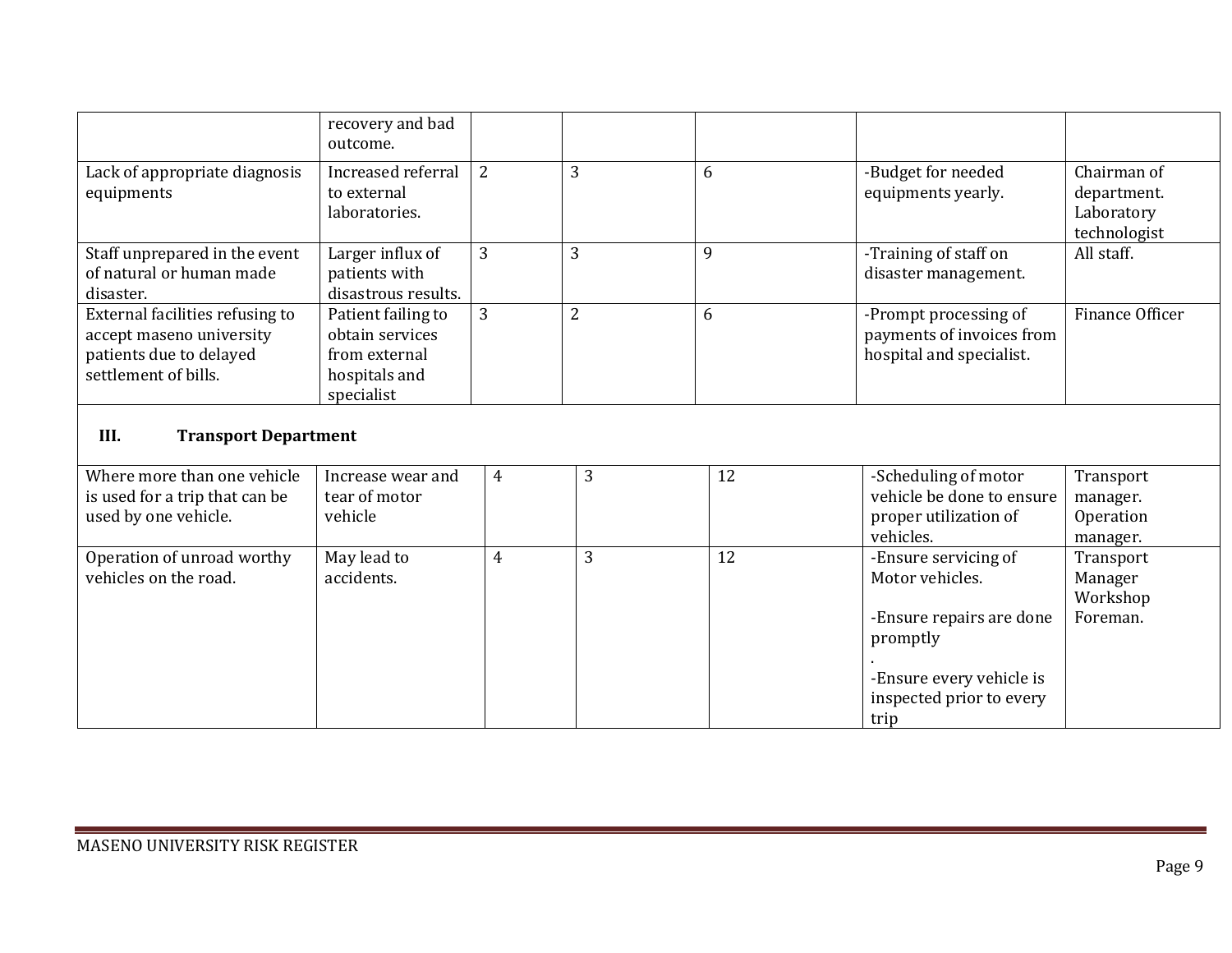| Misuse of fuel cards where<br>cards is used while the vehicle<br>is not fueled. | -It leads to financial<br>loss as money will<br>be used from card<br>but the vehicle is<br>not in use.                    | $\overline{4}$ | $\overline{4}$ | 16 | -The card be handled by<br>one person who<br>supervises the fueling of<br>the vehicles.<br>-Tagging the vehicle that<br>it should be at the filling<br>station during fueling.<br>-Fueling of vehicle be<br>done by at least two<br>people. | Store controller.                               |
|---------------------------------------------------------------------------------|---------------------------------------------------------------------------------------------------------------------------|----------------|----------------|----|---------------------------------------------------------------------------------------------------------------------------------------------------------------------------------------------------------------------------------------------|-------------------------------------------------|
| Purchase of poor quality<br>spare parts.                                        | -it affects the quality<br>of repairs and also<br>leads to financial<br>loss.                                             | 5              | 5              | 25 | -Spare parts to be<br>purchased from<br>recognized and<br>reputable suppliers.                                                                                                                                                              | Transport<br>manager.                           |
| Substitution of vehicles<br>accessories with inferior ones.                     | Low quality spare<br>parts will<br>compromise the<br>performance of the<br>vehicle and<br>consequently<br>financial loss. | 5              | 5              | 25 | -Supervision be done<br>during replacement of<br>old parts with new ones.                                                                                                                                                                   | -Workshop<br>foreman.<br>-Transport<br>manager. |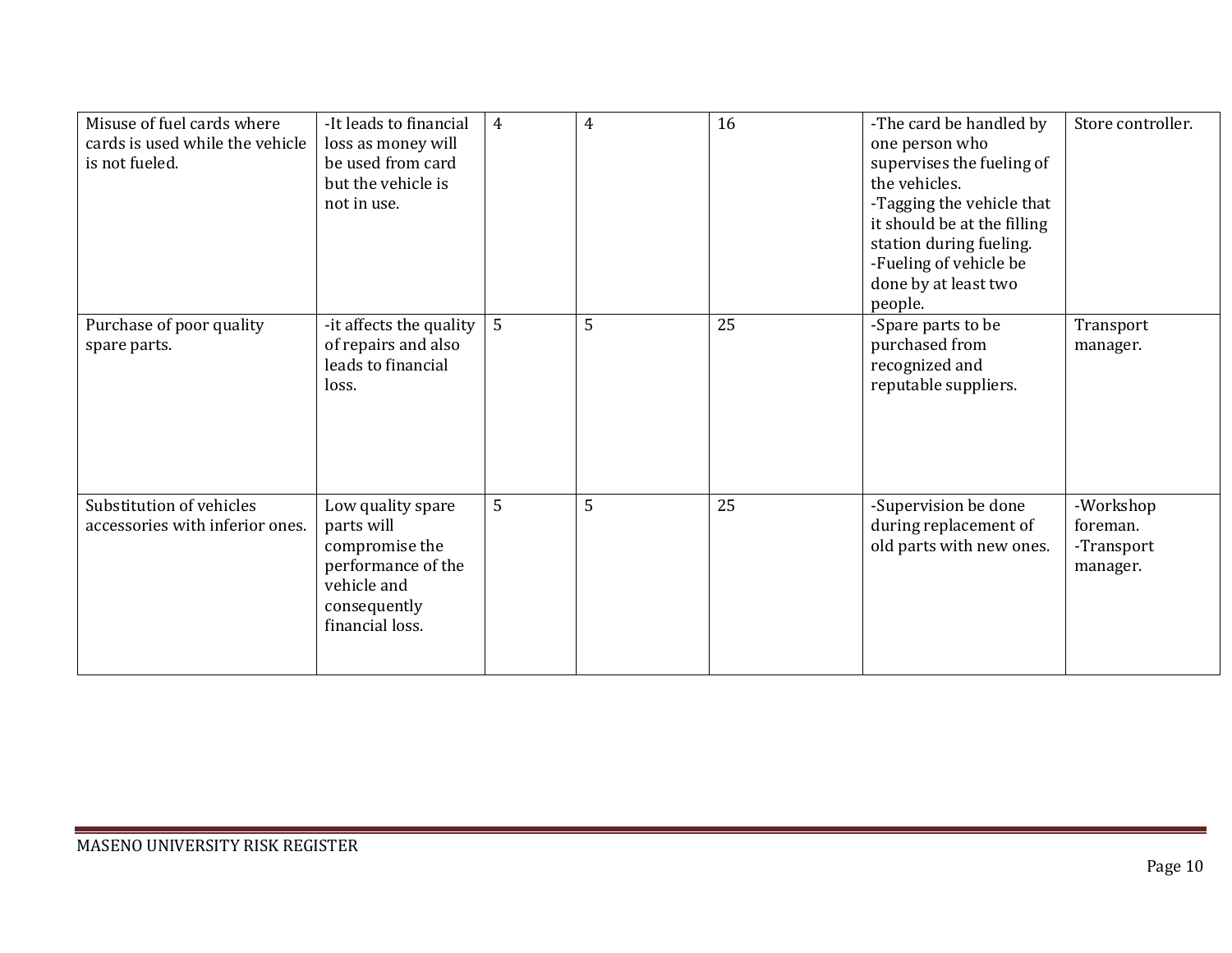| Fueling of cars, generators<br>lubricants where fuel is<br>pilfered. | Excessive loss of<br>fuel which leads to<br>financial losses.                                                | 5 | 5              | $\overline{25}$ | -Use of Bon Voyage<br>cards.<br>-Fueling to be done by at<br>least three officers.<br>-The cards to be handle<br>by one officer who<br>supervises the fueling of<br>the vehicle after the<br>transport manager<br>approval. | Transport<br>Manager.                                                                |
|----------------------------------------------------------------------|--------------------------------------------------------------------------------------------------------------|---|----------------|-----------------|-----------------------------------------------------------------------------------------------------------------------------------------------------------------------------------------------------------------------------|--------------------------------------------------------------------------------------|
| IV.<br><b>School of Nursing</b>                                      |                                                                                                              |   |                |                 |                                                                                                                                                                                                                             |                                                                                      |
| Inadequate teaching and<br>learning resources                        | Failure to<br>implement<br>curriculum content.                                                               | 5 | 3              | 15              | -Timely approval of<br>department and schools<br>budget.<br>-Timely procurement of<br>teaching materials.<br>Timely recruitment of<br>human resource.                                                                       | Chairman of<br>Department<br>Dean.<br><b>DVC AFD</b><br><b>HRM</b><br>P <sub>O</sub> |
| Delayed curriculum<br>development, review and<br>approval.           | -Closure of<br>programmes<br>regulatory bodies.<br>-Failure to meet the<br>job market needs by<br>graduates. | 5 | $\overline{2}$ | 10              | -Timely approval of<br>curriculum Review.                                                                                                                                                                                   | Dean                                                                                 |
| Unsafe physical environment                                          | Fall, accidents and<br>injuries.<br>Electrocution.<br>Damaged<br>electronics.                                | 5 | $\overline{2}$ | 10              | -Ensure work<br>environment is safe and<br>adheres to public works<br>standards.                                                                                                                                            | All staff.                                                                           |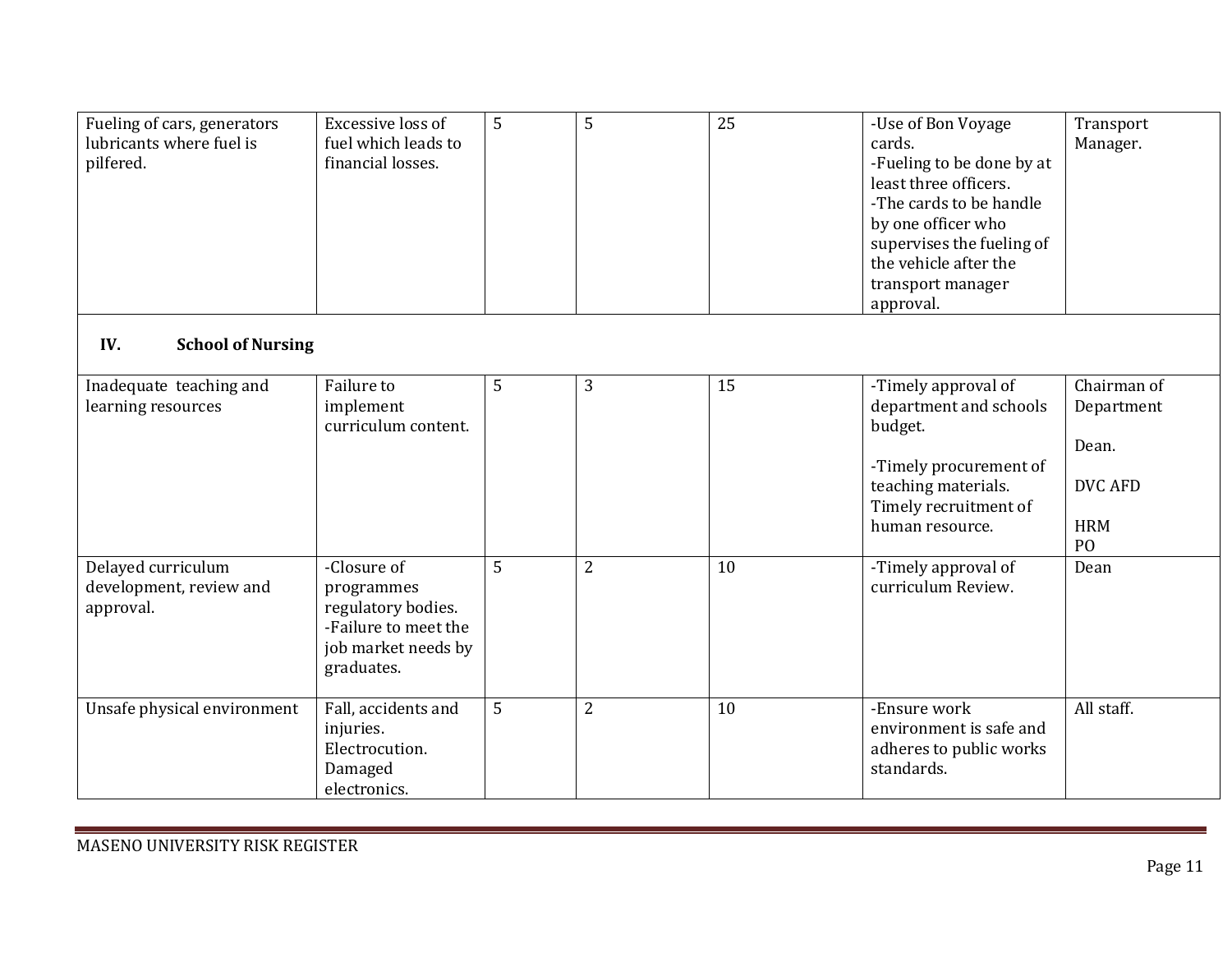|                                             |                                                                                      |                |                |                | Ensure repairs are done<br>in good time.<br>Ensure work area is<br>clean at all time.                                       |                               |
|---------------------------------------------|--------------------------------------------------------------------------------------|----------------|----------------|----------------|-----------------------------------------------------------------------------------------------------------------------------|-------------------------------|
| V.                                          | <b>School of Environment and Earth Sciences</b>                                      |                |                |                |                                                                                                                             |                               |
| High voltage discharge from<br>server room. | It may cause<br>dielectric<br>breakdown at skin<br>thus lowering skin<br>resistances | 2              | 3              | 6              | Proper installation of<br>equipment according to<br>ICT authority standards.                                                | Dean SEES.                    |
| Fire risk from generators                   | Destruction of<br>students' files and<br>office equipment.                           | 5              | 5              | 25             | Installation of<br>extinguisher.                                                                                            | Dean SEES.                    |
| Laboratories having one<br>entrance         | In case of fire or<br>explosions of<br>chemicals is difficult<br>to escape           | 5              | 5              | 25             | Installation of another<br>entrance.                                                                                        | School staff and<br>students. |
| VI.                                         | <b>School of Planning and Architecture</b>                                           |                |                |                |                                                                                                                             |                               |
| Theft                                       | Loss of equipment both<br>in the GIS and studio<br>Laboratory.                       | $5\phantom{.}$ | 5              | 15             | All doors should be<br>bugler proof.<br><b>CCTV</b> cameras<br>surveillance should be<br>24Hrs.                             | School of planning.           |
| Fire                                        | Loss of infrastructure,<br>equipments and<br>furniture and fittings.                 | $\overline{2}$ | $\overline{2}$ | $\overline{4}$ | Fire extinguisher<br>should be installed<br>strategically.<br>Staff should be<br>trained on how to us<br>fire extinguisher. | Dean                          |

MASENO UNIVERSITY RISK REGISTER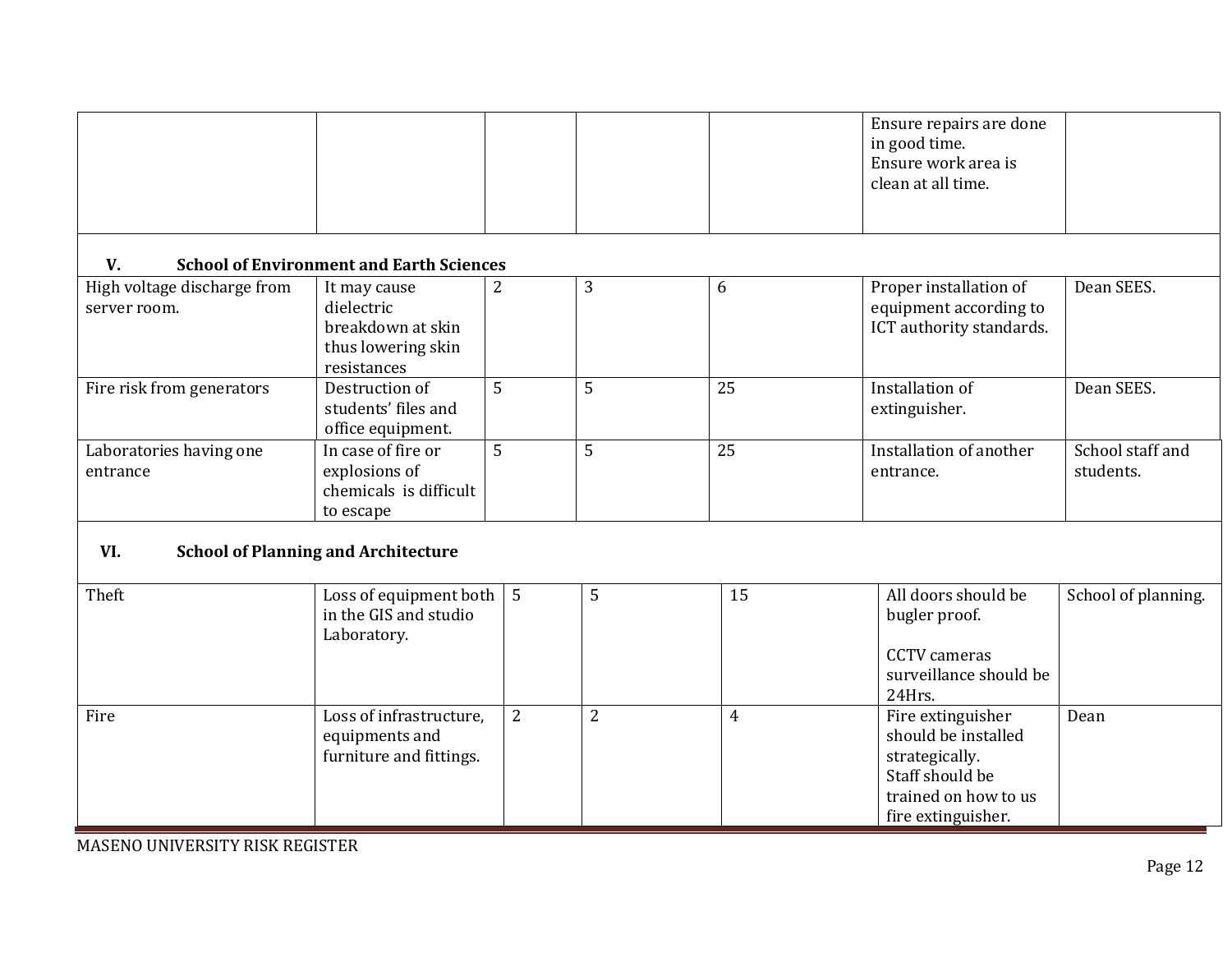|                                                                              |                                                                                                                      |                |                |    | Fire extinguishers<br>should be always is<br>checked.                               |                                                      |
|------------------------------------------------------------------------------|----------------------------------------------------------------------------------------------------------------------|----------------|----------------|----|-------------------------------------------------------------------------------------|------------------------------------------------------|
| VII.<br><b>School of Education</b>                                           |                                                                                                                      |                |                |    |                                                                                     |                                                      |
| Lack of storage space of<br>student files.                                   | Difficult in retrieval of<br>file and documents.                                                                     | $\overline{4}$ | $\overline{4}$ | 16 | Additional space.                                                                   | Administrative<br>assistant and<br>clerical officer. |
| Unauthorized access to<br>computer                                           | Lack of confidentiality                                                                                              | 3              | $\overline{2}$ | 6  | Secure with<br>password.                                                            | All staff in school.                                 |
| VIII.<br><b>Directorate of Student Welfare</b>                               |                                                                                                                      |                |                |    |                                                                                     |                                                      |
| Very small area for<br>counseling services.                                  | Poor service delivery<br>Students.<br>Students.<br>Students shy away from<br>fear of compromised<br>confidentiality. | $\overline{4}$ | $\overline{4}$ | 16 | Counseling section to<br>be considered for<br>bigger space                          | Registrar ACS                                        |
| Lack of internet in various<br>offices.                                      | -Difficult in office<br>operation.<br>-Inefficient<br>communication.                                                 | $\overline{4}$ | $\overline{4}$ | 16 | Offices to be<br>connected to internet.                                             | Director of ICT.                                     |
| Delayed maintenance and<br>repair of office equipments.                      | Inability to deliver<br>services effectively.                                                                        | 5              | $\overline{4}$ | 20 | -Updating of software<br>and hardware.<br>-Acquisition of new<br>office equipments. | Registrar ACS<br>Procurement<br>officer              |
| Inadequate staff                                                             | -Poor performance of<br>the staff.                                                                                   | $\mathbf{2}$   | 3              | 6  | -Request of more<br>staff.                                                          | Director SWS<br><b>HR</b>                            |
| Risk of injury due to motor<br>vehicle accident to various<br>sports events. | -Loss of life /disability.                                                                                           | $\overline{2}$ | 3              | 6  | -Transport booking<br>done two weeks to<br>day of travel.                           | -Transport<br>manager                                |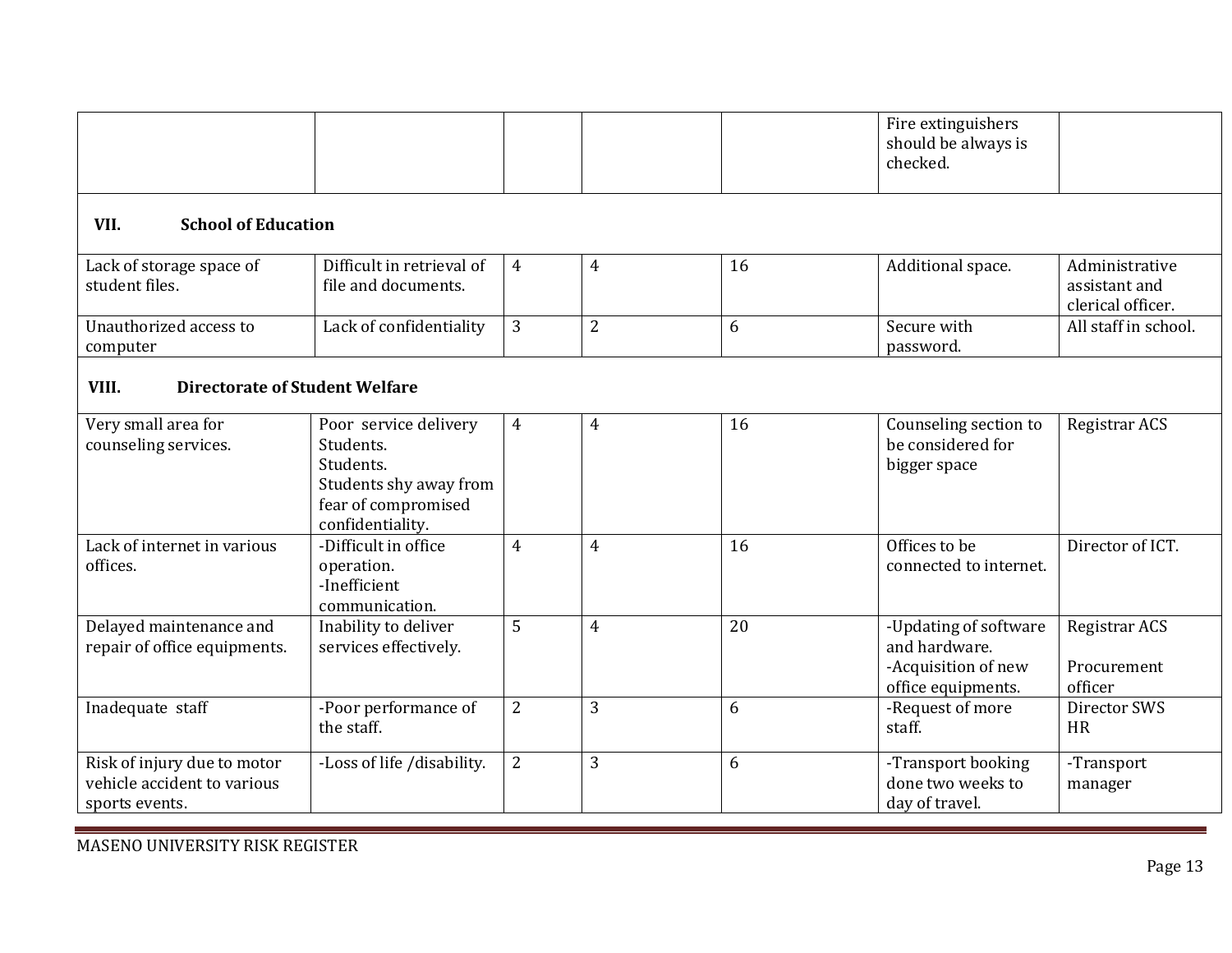|                                                                                              |                                                                                              |                |                |                | -Games tutor ensure<br>capacity load during<br>boarding of vehicles.                                                                                    | -Games tutor                                            |
|----------------------------------------------------------------------------------------------|----------------------------------------------------------------------------------------------|----------------|----------------|----------------|---------------------------------------------------------------------------------------------------------------------------------------------------------|---------------------------------------------------------|
| Risk of injury or death to a<br>sport participant due to pre<br>existing medical conditions. | -Loss of life.                                                                               | $\overline{2}$ | $\overline{2}$ | $\overline{4}$ | -Develop an<br>emergency action<br>plan.<br>-Students to fill<br>medical examination<br>form during<br>admission stating any<br>pre existing condition. | -Games tutor<br>-Medical officer<br>-Parent/guardians.  |
| Loss of equipments                                                                           | -unable to participate<br>in games competition.<br>Property.                                 | 3              | 3              | 9              | -store clerk to keep all<br>records of inventory.<br>- Equipments to be<br>returned immediately<br>after use.                                           | -Store clerk.<br>-Games tutor                           |
| Lack of uniforms and<br>protective clothing.                                                 | Risk getting hurt at<br>work and staff not<br>being smart.                                   | 3              | $\overline{4}$ | 12             | Yearly budgeting of<br>uniforms.                                                                                                                        | -human resource<br>manager.<br>-Procurement<br>officer. |
| Inconsistent water flow in<br>halls of resident and<br>kitchens                              | Delayed/compromise<br>on delivery of services.                                               | 3              | 4              | 12             | -Improve water<br>connectivity.<br>-improve storage<br>capacity.                                                                                        | Registrar ACS.                                          |
| Inadequate fumigation to<br>eliminate bed bugs.                                              | -Uncomfortable for<br>students to stay is hall s<br>of residents.<br>-Negative public image. | $\overline{3}$ | $\overline{2}$ | 6              | -Prepare and<br>implement a<br>reasonable interval of<br>spraying.                                                                                      | -Director Student<br>welfare.<br>-Procurement.          |
| Inadequate/poor<br>maintenance of hall of<br>residence and kitchen.                          | -Unattractive /<br>unhealthy<br>environment.                                                 | $\overline{4}$ | $\overline{4}$ | 16             | -Make a workable<br>maintenance<br>programme properly<br>budgeted for.                                                                                  | Registrar ACS                                           |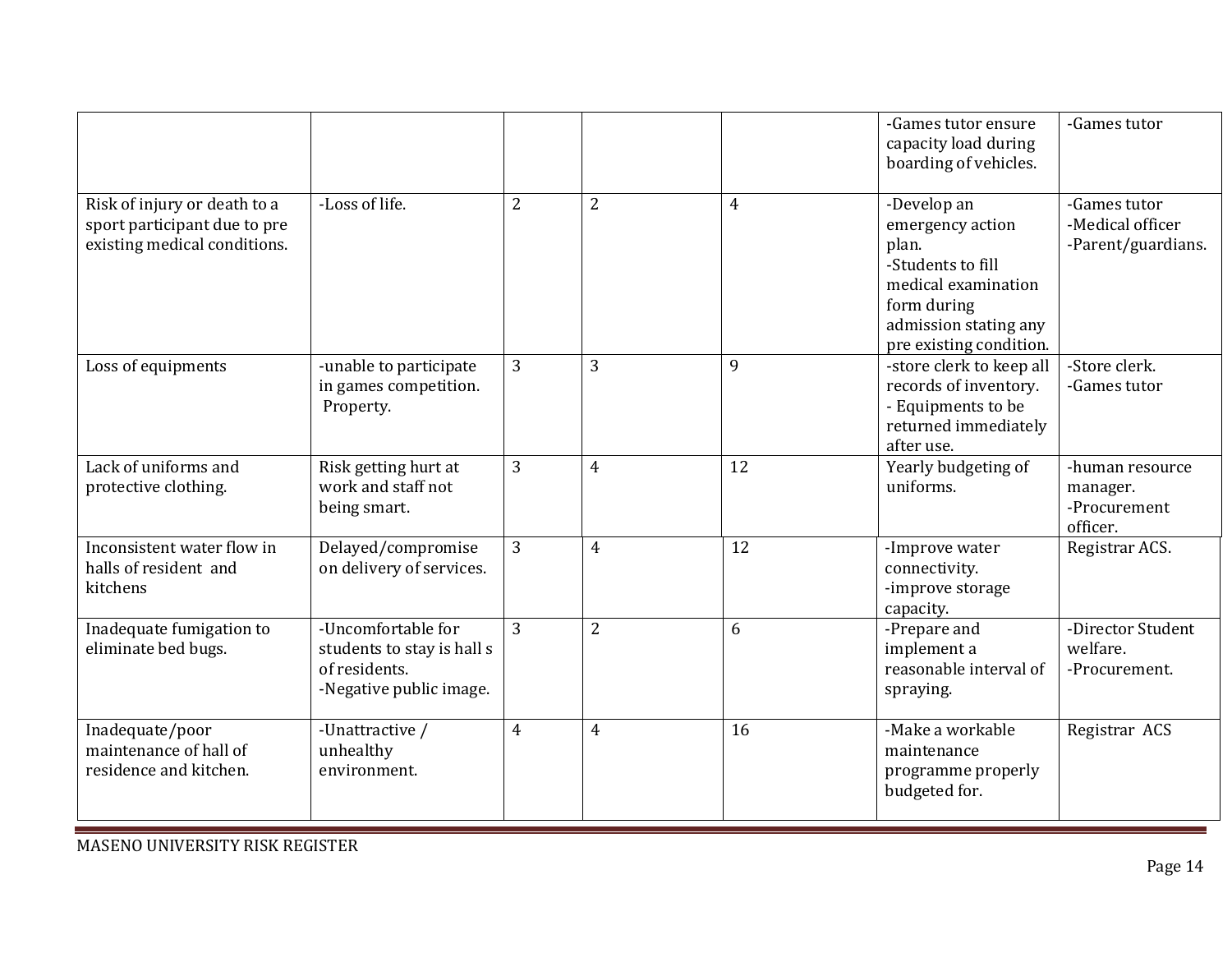| Lack of proper<br>communication to the<br>catering section on service<br>delivery. | Not able to offer good<br>services in time.   | $\overline{4}$ | 3 | 12 | -Passing meal<br>requisition in good<br>time.<br>-use of technology to<br>dispense information.  | Director students<br>affairs. |  |  |  |  |
|------------------------------------------------------------------------------------|-----------------------------------------------|----------------|---|----|--------------------------------------------------------------------------------------------------|-------------------------------|--|--|--|--|
| IX.<br><b>School of Computing and Informatics</b>                                  |                                               |                |   |    |                                                                                                  |                               |  |  |  |  |
| Emission from computer<br>devices                                                  | Health hazardous                              | 5              | 5 | 25 | -installation of air<br>conditions and proper<br>disposal of e-waste.                            | Staff and students            |  |  |  |  |
| Manual handling of dusty<br>papers, office equipments                              | Health hazardous                              | $\overline{4}$ | 5 | 20 | -Enough aeration in<br>the room<br>-provide staff with<br>dust coats.                            | Staff.                        |  |  |  |  |
| Doors opening inwards                                                              | Stampede in case of<br>emergency              | 5              | 5 | 25 | -Main doors to be<br>made to open<br>outwards.                                                   | Staff and students.           |  |  |  |  |
| Naked electrical wires in<br>lecture halls.                                        | Electrocution and can<br>cause fire outbreak. | 5              | 5 | 25 | -Replacement of<br>faulty sockets and<br>installation of<br>functional fire<br>equipment.        | Registrar ACS.                |  |  |  |  |
| Lack of surveillance cameras.                                                      | Loss of school<br>equipment.                  | 5              | 5 | 25 | -installation of CCTV<br>camera.                                                                 | Staff and students.           |  |  |  |  |
| <b>X.</b><br><b>Internal Audit Department</b>                                      |                                               |                |   |    |                                                                                                  |                               |  |  |  |  |
| Unable to retain experience<br>staff/reduced staff morale.                         | Poor performance by<br>the department.        | 5              | 3 | 15 | -Work allocated at<br>appropriated<br>level/grade.<br>-map out existing<br>skills and experience | Head of internal<br>audit.    |  |  |  |  |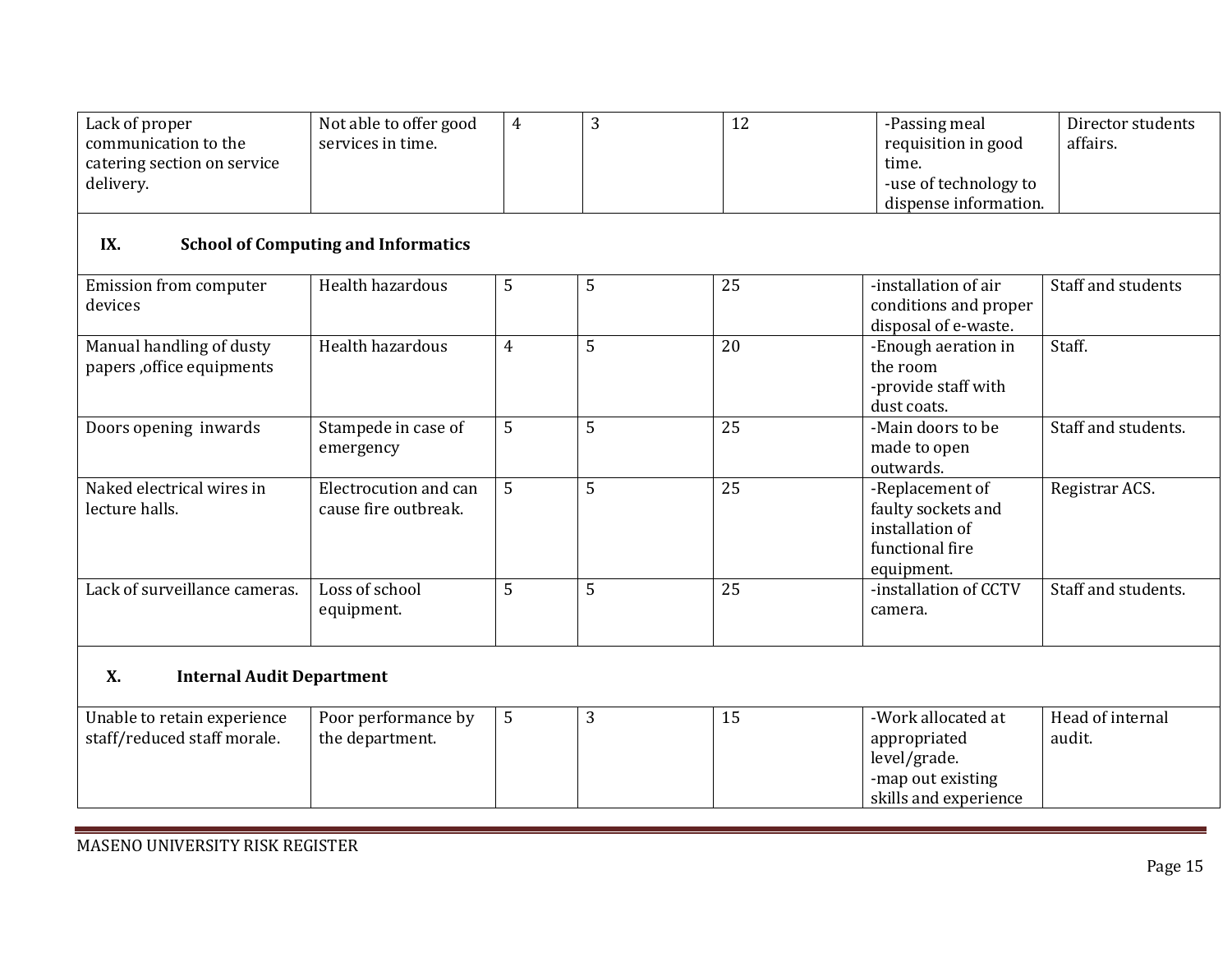|                            |                          |              |                |    | in the team and         |                   |
|----------------------------|--------------------------|--------------|----------------|----|-------------------------|-------------------|
|                            |                          |              |                |    | identify opportunities  |                   |
|                            |                          |              |                |    | for development and     |                   |
|                            |                          |              |                |    | additional              |                   |
|                            |                          |              |                |    | responsibilities.       |                   |
| Increase budget pressure.  | Lack of skill            | 3            | 3              | 9  | -Monthly budget         | Head of internal  |
|                            | development due to       |              |                |    | monitoring              | Audit.            |
|                            | inability to train the   |              |                |    | -Ensure delivery of     |                   |
|                            | staff.                   |              |                |    | budget target on an     |                   |
|                            |                          |              |                |    | annual basis.           |                   |
|                            |                          |              |                |    | -Freeze vacancies       |                   |
|                            |                          |              |                |    | should they occur in    |                   |
|                            |                          |              |                |    | the team.               |                   |
| IT failure /hardware and   | Loss of data             | 5            | 3              | 15 | -All data stored on the | -Head of internal |
| software not               |                          |              |                |    | corporate network       | audit.            |
| maintained/cyber attack.   |                          |              |                |    | -Business plan in       | -Director ICT     |
|                            |                          |              |                |    | place                   |                   |
| Inadequate working         | -Inability to deliver as | $\mathbf{3}$ | 2              | 6  | Adherence to Hr         | Audit staff.      |
| conditions                 | per the work plan        |              |                |    | policies and            |                   |
|                            |                          |              |                |    | procedures.             |                   |
| Team members are not       | Poor work                | 5            | $\mathbf{1}$   | 5  | -Robust recruitment     | Head of internal  |
| qualified                  | performance              |              |                |    | is in place.            | Audit.            |
|                            |                          |              |                |    | -Explore the use of     |                   |
|                            |                          |              |                |    | mentorship within       |                   |
|                            |                          |              |                |    | the team.               |                   |
|                            |                          |              |                |    | -Widen area of work     |                   |
|                            |                          |              |                |    | all team members are    |                   |
|                            |                          |              |                |    | involved to broaden     |                   |
|                            |                          |              |                |    | experience.             |                   |
|                            |                          |              |                |    |                         |                   |
|                            |                          |              |                |    |                         |                   |
| Inability to meet customer | -Weak internal control   | 5            | $\overline{2}$ | 10 | -Workforce planning     | Audit staff.      |
| obligation and service     | systems and high risk    |              |                |    | -Training               |                   |
| demand.                    | of exposure.             |              |                |    | -Contingency built      |                   |
|                            |                          |              |                |    | into the audit plan.    |                   |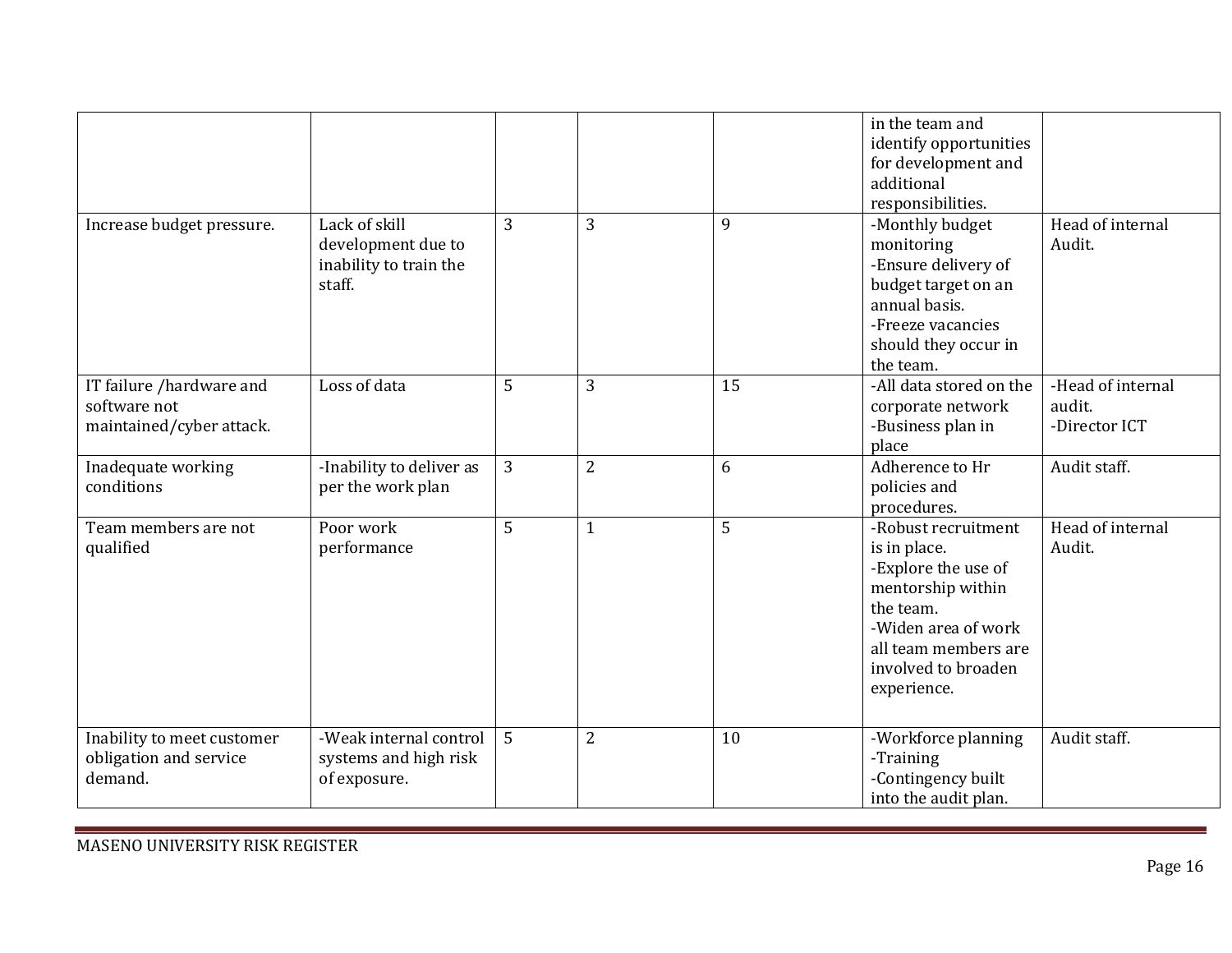| Inadequate communication        | Misinformation to       | 5 | $\overline{2}$ | 10 | -Regular team           | Audit staff.         |
|---------------------------------|-------------------------|---|----------------|----|-------------------------|----------------------|
|                                 | relevant stakeholders   |   |                |    | meetings.               |                      |
|                                 |                         |   |                |    | -Use of technology to   |                      |
|                                 |                         |   |                |    | share information       |                      |
|                                 |                         |   |                |    | such as e-mails and     |                      |
|                                 |                         |   |                |    | whats apps.             |                      |
|                                 |                         |   |                |    | -Involvement in audit   |                      |
|                                 |                         |   |                |    | planning and            |                      |
|                                 |                         |   |                |    | assignment.             |                      |
| <b>Change of Audit and Risk</b> | Lack of continuity in   | 5 | $\mathbf{1}$   | 5  | -Effective relationship | Head internal Audit. |
| management membership.          | the oversight role of   |   |                |    | between Audit and       |                      |
|                                 | the committee.          |   |                |    | Risk management         |                      |
|                                 |                         |   |                |    | committee.              |                      |
|                                 |                         |   |                |    | -Independent Audit      |                      |
|                                 |                         |   |                |    | committee member.       |                      |
|                                 |                         |   |                |    | -Professional           |                      |
|                                 |                         |   |                |    | qualified staff and     |                      |
|                                 |                         |   |                |    | adherence to            |                      |
|                                 |                         |   |                |    | professional            |                      |
|                                 |                         |   |                |    | standards.              |                      |
|                                 |                         |   |                |    | -Regular Audit          |                      |
|                                 |                         |   |                |    | committee modular       |                      |
|                                 |                         |   |                |    |                         |                      |
|                                 |                         |   |                |    | training.               |                      |
| Over reliance on paper          | Loss of data.           | 4 | 3              | 12 | -All staff to be issued | Audit staff.         |
| resources.                      |                         |   |                |    | with laptops.           |                      |
|                                 |                         |   |                |    | -Electronic working     |                      |
|                                 |                         |   |                |    | papers are held.        |                      |
|                                 |                         |   |                |    | -Ability to scan paper  |                      |
|                                 |                         |   |                |    | records into            |                      |
|                                 |                         |   |                |    | electronic working      |                      |
|                                 |                         |   |                |    | papers.                 |                      |
| Inadequate working              | Inability to deliver as | 3 | $\overline{2}$ | 6  | Adherence to HR         | Audit staff.         |
| conditions /work related        | per work plan.          |   |                |    | policies and            |                      |
| pressure resulting in staff     |                         |   |                |    | procedures.             |                      |
| absence                         |                         |   |                |    |                         |                      |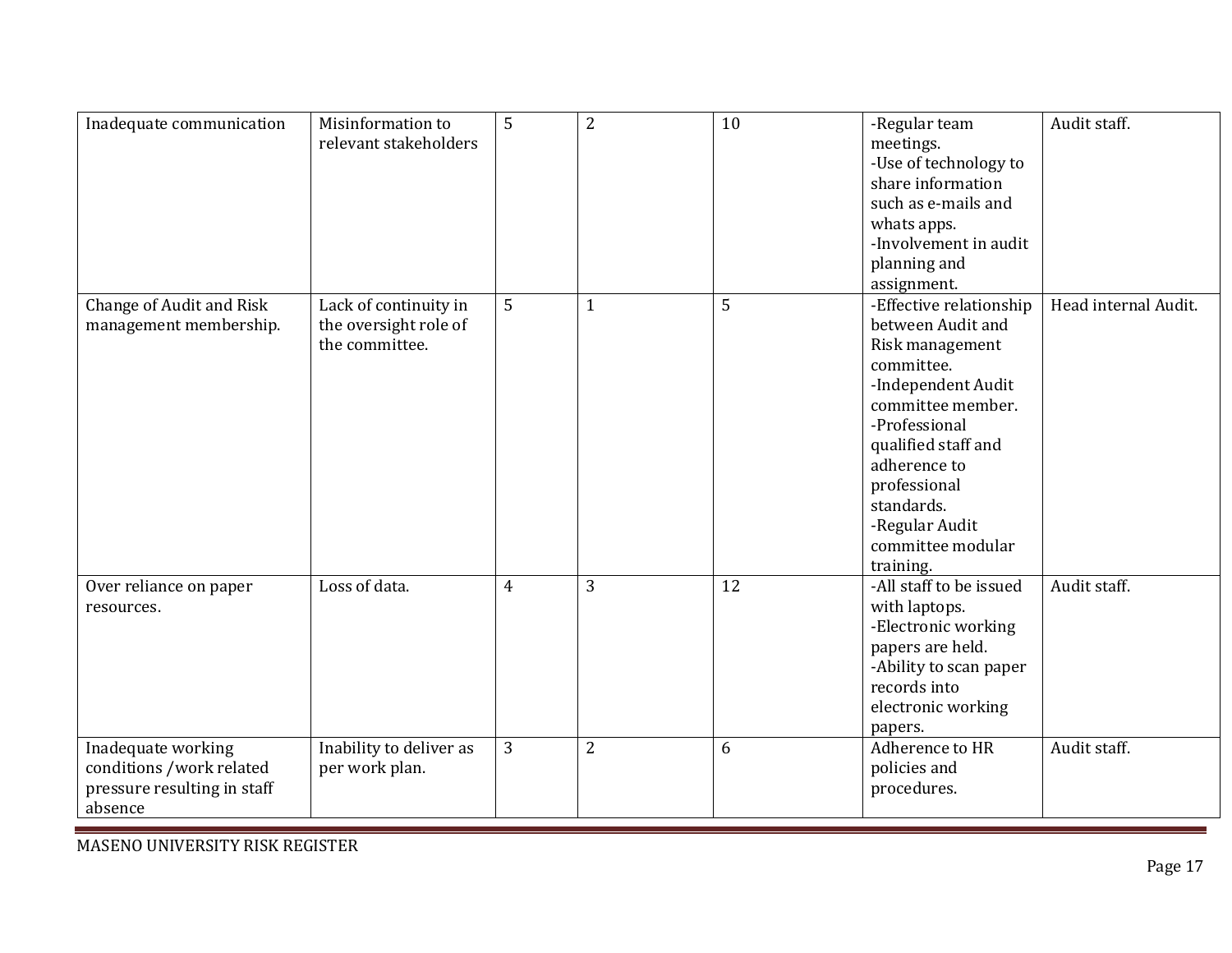| Unable to provide an<br>adequate internal audit<br>services in line with statutory<br>requirement/internal audit<br>work does not comply with<br>professional standards. | -Unable to provide a<br>compressive report<br>that meet professional<br>standards. | 5 | $\mathbf{1}$   | 5  | -Qualified Head of<br>Audit and manager.<br>-Team members<br>actively undertaking<br>professional training.<br>-Team involvement in<br>audit planning.<br>-Detailed working<br>papers be maintained<br>evidencing findings.<br>-Refresher training<br>needs identified. | Head of Internal<br>Audit.      |  |  |
|--------------------------------------------------------------------------------------------------------------------------------------------------------------------------|------------------------------------------------------------------------------------|---|----------------|----|-------------------------------------------------------------------------------------------------------------------------------------------------------------------------------------------------------------------------------------------------------------------------|---------------------------------|--|--|
| XI.<br><b>Department of Income Generating Activities</b>                                                                                                                 |                                                                                    |   |                |    |                                                                                                                                                                                                                                                                         |                                 |  |  |
| <b>Exposed live cables</b>                                                                                                                                               | -Can cause<br>electrocuted and<br>possible death.                                  | 5 | 5              | 25 | -Ensure electric<br>cables are well<br>covered.                                                                                                                                                                                                                         | Farm attendant<br>/Supervisors. |  |  |
| Machine noise, insect bite<br>viral infections and bacterial<br>infection                                                                                                | Noise can lead to<br>hearing disorder.<br>-Can led to bacterial<br>infections      | 3 | $\overline{2}$ | 6  | -Provision of PPEs<br>such as dust coat,<br>masks and ear plugs.                                                                                                                                                                                                        | Farm attendant.                 |  |  |
| Lack of generator at the farm.                                                                                                                                           | -Loss of young animals<br>that are in brooding.                                    | 5 | 5              | 25 | -Installation of<br>backup generator.                                                                                                                                                                                                                                   | Farm manager.                   |  |  |
| Lack of fence in both Villa<br>and Siriba farms.                                                                                                                         | -Invasion by<br>neighboring<br>communities.<br>-Theft of farm<br>produce.          | 5 | 5              | 25 | -Ensure perimeter<br>wall is put in place.<br>-Increase number of<br>security personnel at<br>the farms.                                                                                                                                                                | Farm manager.                   |  |  |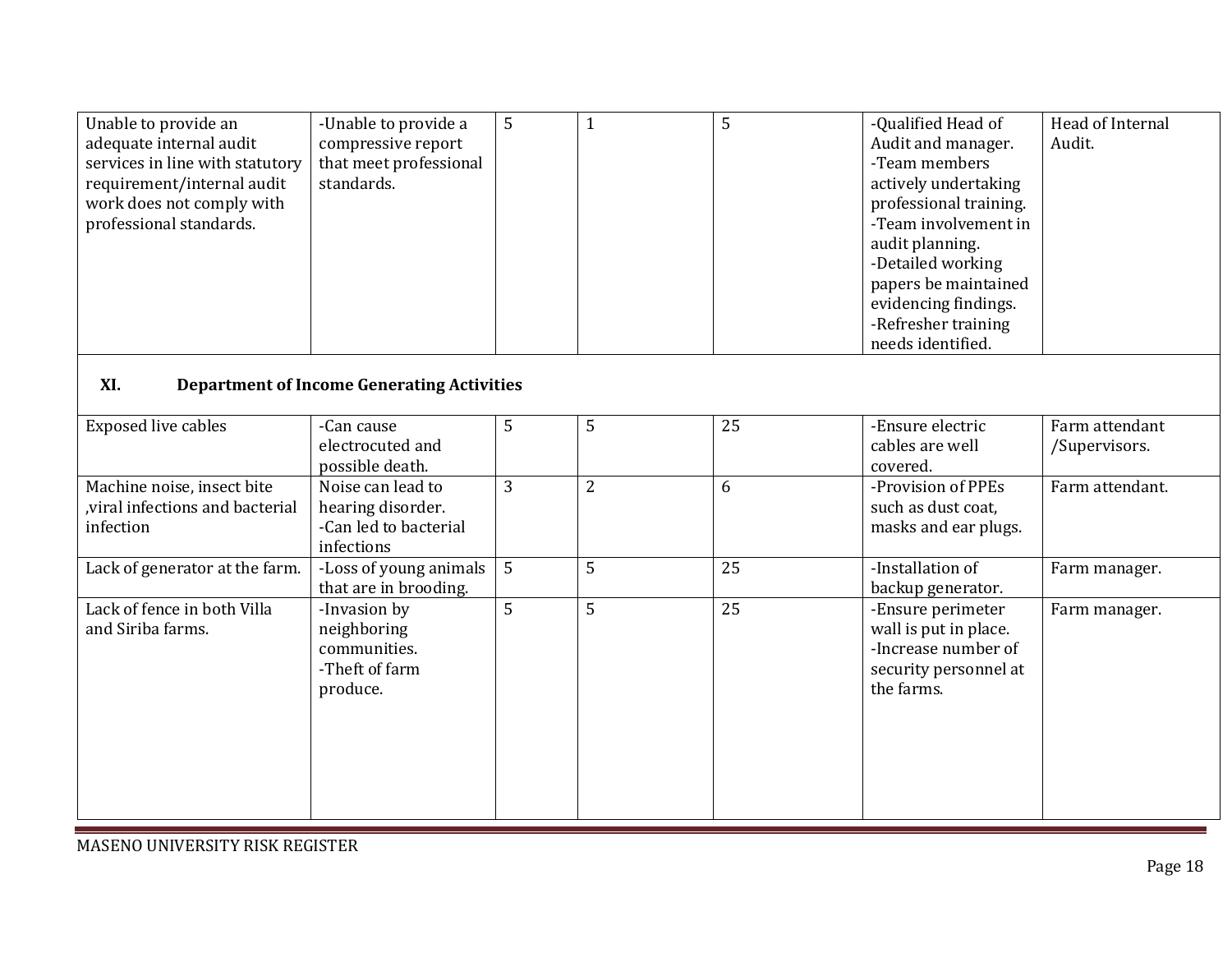| <b>XII. Human Resource Department</b>                                                              |                                                                                                   |   |   |    |                                                                                                                                                   |                         |  |  |
|----------------------------------------------------------------------------------------------------|---------------------------------------------------------------------------------------------------|---|---|----|---------------------------------------------------------------------------------------------------------------------------------------------------|-------------------------|--|--|
| Exposure to COVID-19 virus                                                                         | -Can lead to death<br>-Financial needs for<br>treatment.                                          | 5 | 5 | 25 | -Keeping social<br>distance.<br>-Wearing of mask.<br>-Sanitizing.                                                                                 | All staff and students  |  |  |
| Non promotion of long<br>serving staff.                                                            | -Reduce moral of staff.<br>-Loss of experienced<br>and qualified staff to<br>other organizations. | 5 | 3 | 15 | -Periodic review of<br>staff for promotion.                                                                                                       | HR Department.          |  |  |
| Manual data entry in payroll<br>system.                                                            | Leads to errors and<br>omissions.                                                                 | 3 | 2 | 6  | <b>Automation of all MIS</b><br>key processes in the<br>payroll.                                                                                  | $-HR$<br>-Director ICT. |  |  |
| Lack of integrity of<br>information and security on<br>payroll.                                    | Incorrect payroll<br>leading to loss of<br>funds.                                                 | 3 | 3 | 9  | -Establishing access<br>control systems such<br>as password, routine<br>verification and<br>authorization.<br>-Segregation of<br>payroll process. | <b>HR</b>               |  |  |
| XII.                                                                                               | INFORMATION COMMUNICATION TECHNOLOGY(ICT)                                                         |   |   |    |                                                                                                                                                   |                         |  |  |
| Unauthorized access and<br>download of copyrights<br>materials on university<br>domain and system. | Misuse of acquired<br>information.                                                                | 5 | 3 | 15 | -Installation of<br>firewall and security<br>protocols.                                                                                           |                         |  |  |
| Hacking and manipulation of<br>MIS Navision and website.                                           | Unauthorized persons<br>access important<br>information                                           | 5 | 5 | 25 | -Purchase of genuine<br>software license                                                                                                          | Director ICT            |  |  |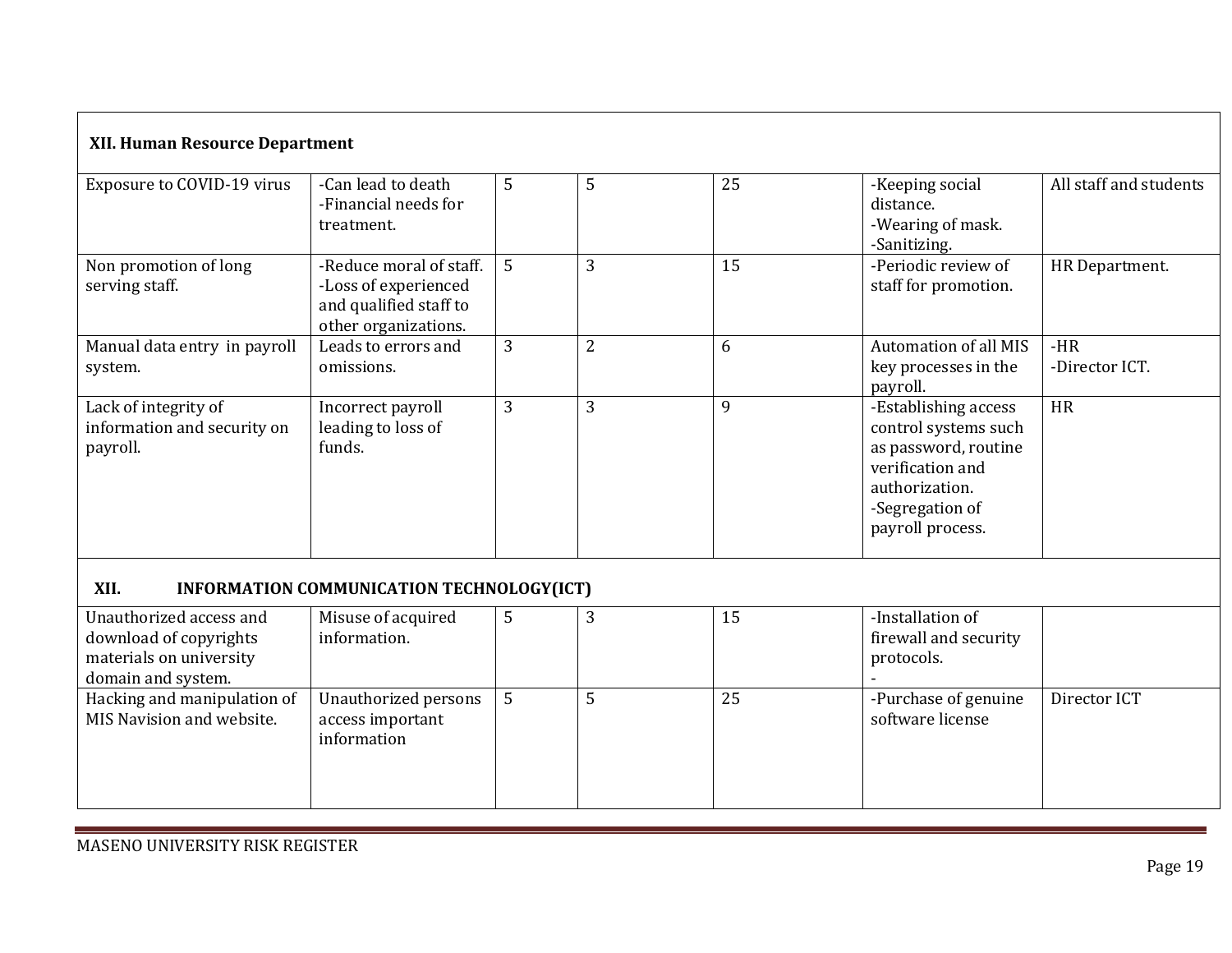## **3. COMPLIANCE RISK**

### **I. Academic and Student Affairs**

| 1.Admitting<br>students who do | Admission of<br>unqualified      | 5 | 5 | Multiple level of<br>verification of | SAR(Admission)         |
|--------------------------------|----------------------------------|---|---|--------------------------------------|------------------------|
|                                |                                  |   |   |                                      |                        |
| not                            | students who                     |   |   | application                          |                        |
| qualify                        | cannot manage                    |   |   | documents                            |                        |
|                                | university                       |   |   |                                      |                        |
|                                | academic                         |   |   |                                      |                        |
|                                | programmes and                   |   |   |                                      |                        |
|                                | graduate                         |   |   |                                      |                        |
|                                | Who will not fit in              |   |   |                                      |                        |
|                                | job market                       |   |   |                                      |                        |
| 2.Transferring                 | Delayed                          | 5 | 5 | Several level of                     | SAR(Admissions)        |
| students t to                  | graduation due to                |   |   | verifying                            |                        |
| programmes they                | numerous                         |   |   | students                             |                        |
| do not qualify                 | examinations                     |   |   | programmes                           |                        |
|                                | resist and possible              |   |   | clusters against                     |                        |
|                                | deregistration of                |   |   |                                      |                        |
|                                | affected students                |   |   |                                      |                        |
|                                |                                  |   |   |                                      |                        |
| II.                            | <b>Health Service Department</b> |   |   |                                      |                        |
|                                |                                  |   |   |                                      |                        |
| 3. Failure to                  | -increased                       | 3 | 3 | Supervision of                       | Public Health Officer. |

| 5. Fallul e to | -inci eased      | $\sim$ | . . | SUPERVISION OF     | PUDIIC HEARTH UILICEL. |
|----------------|------------------|--------|-----|--------------------|------------------------|
| comply with    | infection        |        |     | responsible staff. |                        |
| medical waste  | transmission in  |        |     |                    |                        |
| legislation.   | the community.   |        |     |                    |                        |
|                |                  |        |     |                    |                        |
|                | -Legal action by |        |     |                    |                        |
|                | NEMA.            |        |     |                    |                        |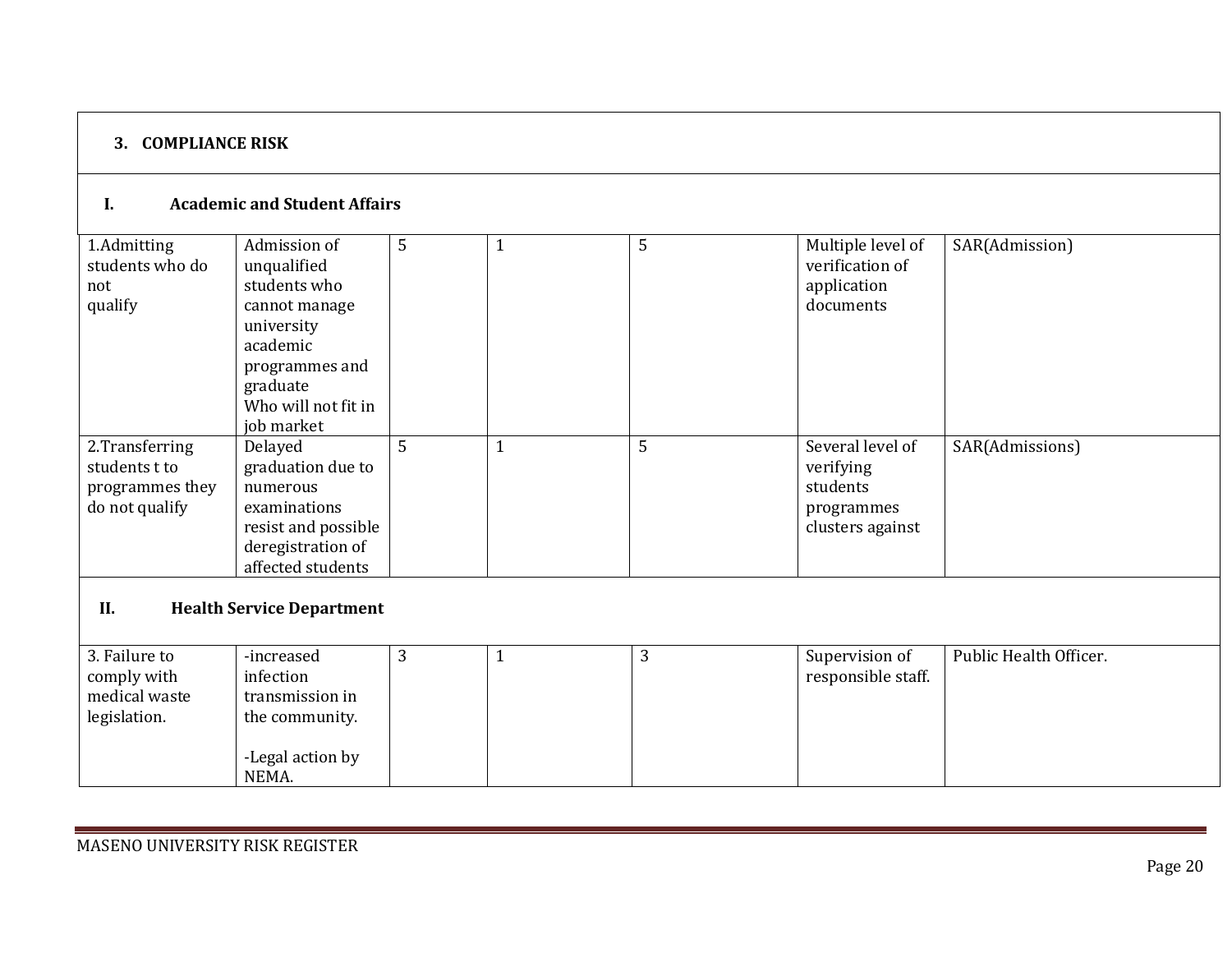| Failure to adhere to<br>regulatory controls<br>of medications                                                                                                                            | Threats to life of<br>patients.<br>Risk of litigations                                | $\overline{4}$ | $\overline{2}$ | 8 | Regular support<br>supervision                                                                                                                                                                                                                                                   | COD<br>N.0<br>S.C.0     |  |  |  |
|------------------------------------------------------------------------------------------------------------------------------------------------------------------------------------------|---------------------------------------------------------------------------------------|----------------|----------------|---|----------------------------------------------------------------------------------------------------------------------------------------------------------------------------------------------------------------------------------------------------------------------------------|-------------------------|--|--|--|
| 5. Failure to obtain<br>license renewal<br>yearly.                                                                                                                                       | Closure by<br>regulatory<br>bodies.                                                   | 3              | 3              | 9 | -monthly<br>acquisition of<br>CPD points as<br>early<br>preparation.<br>-Adhere to<br>electronic<br>reminders from<br>regulatory bodies                                                                                                                                          | Chairman of Department. |  |  |  |
| III.<br><b>Internal Audit Department</b>                                                                                                                                                 |                                                                                       |                |                |   |                                                                                                                                                                                                                                                                                  |                         |  |  |  |
| 4. Unable to<br>provide an<br>adequate internal<br>audit services in<br>line with statutory<br>requirement/inter<br>nal audit work<br>does not comply<br>with professional<br>standards. | -Unable to provide<br>a compressive<br>report that meet<br>professional<br>standards. | 5              | $\mathbf{1}$   | 5 | -Qualified Head of<br>Audit and manager.<br>-Team members<br>actively<br>undertaking<br>professional<br>training.<br>-Team involvement<br>in audit planning.<br>-Detailed working<br>papers be<br>maintained<br>evidencing findings.<br>-Refresher training<br>needs identified. | Head of Internal Audit. |  |  |  |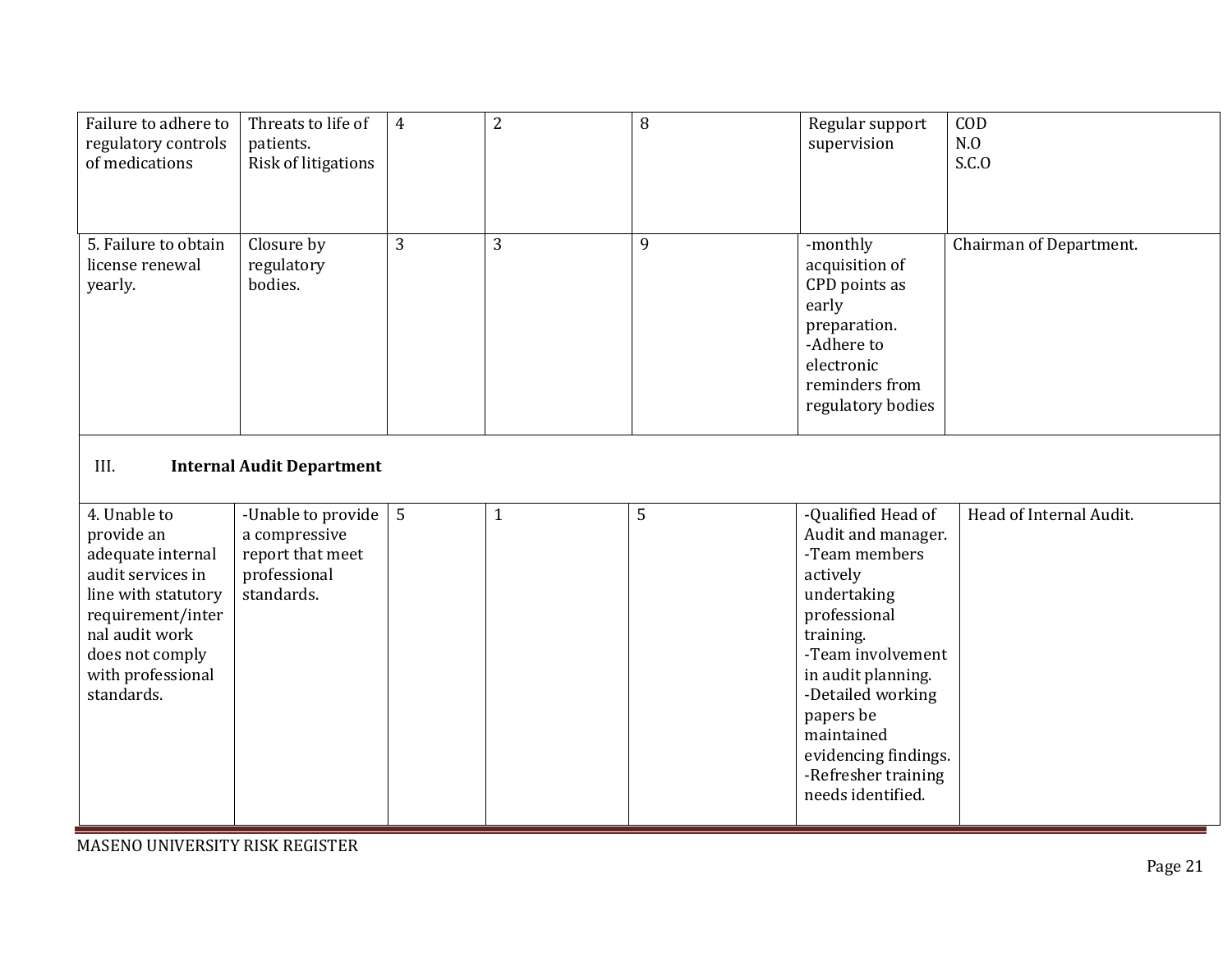| The work of<br>internal audit does<br>not align with<br>council priorities<br>and<br>transformation<br>process. | - May make<br>council not to<br>make informed<br>decision                                                     | 5 | $\mathbf{1}$ | 5  | Audit planning<br>linked to the<br>council priories and<br>strategic risk<br>register.<br>-continue to build<br>audit team<br>knowledge of the<br>council's priorities<br>and initiatives<br>being under taken<br>to address these | Head of Internal Audit                  |  |  |
|-----------------------------------------------------------------------------------------------------------------|---------------------------------------------------------------------------------------------------------------|---|--------------|----|------------------------------------------------------------------------------------------------------------------------------------------------------------------------------------------------------------------------------------|-----------------------------------------|--|--|
| IV.<br><b>Transport Department</b>                                                                              |                                                                                                               |   |              |    |                                                                                                                                                                                                                                    |                                         |  |  |
| Where Vehicle do<br>not comply with<br>traffic rules and<br>regulation.                                         | -My lead to vehicle<br>being impounded.<br>-Can lead to<br>financial losses<br>due to fines and<br>penalties. | 5 | 5            | 25 | -Ensure vehicles<br>compliant with<br>traffic rules and<br>regulations.                                                                                                                                                            | Transport manager                       |  |  |
| V.<br><b>Procurement Department</b>                                                                             |                                                                                                               |   |              |    |                                                                                                                                                                                                                                    |                                         |  |  |
| Procurement of<br>goods and services<br>without funds<br>available.                                             | -Delayed in<br>payment of<br>suppliers.                                                                       | 3 | 3            | 9  | -Aligned<br>procurement and<br>asset disposal plan<br>with approved<br>budget.<br>-Enhancing<br>integrity by<br>operating within<br>the approved                                                                                   | Procurement Officer<br>Finance Officer. |  |  |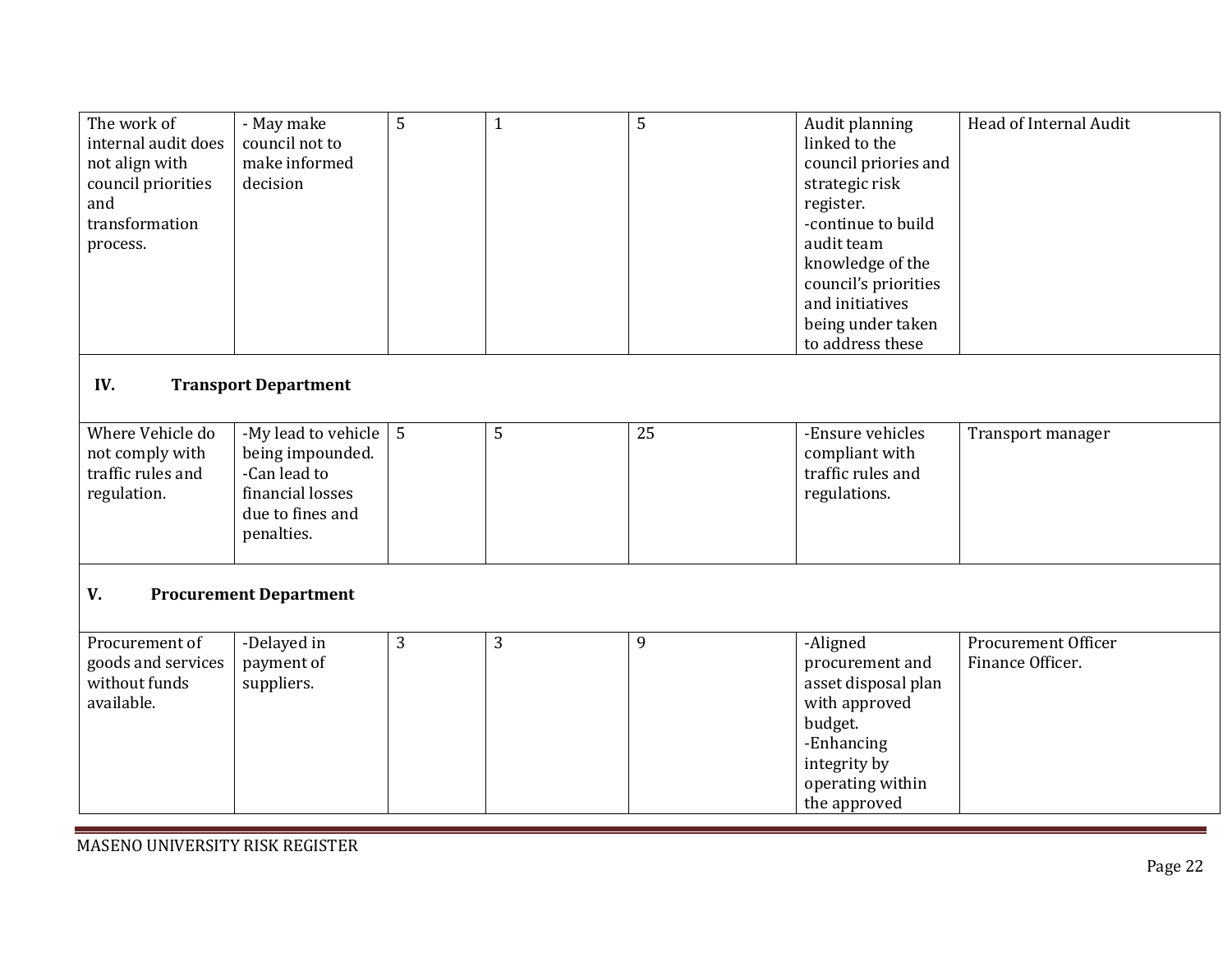|                          |                   |   |                |    | budget and<br>procurement plan    |                            |
|--------------------------|-------------------|---|----------------|----|-----------------------------------|----------------------------|
|                          |                   |   |                |    |                                   |                            |
| Irregular and            | Led to loss of    | 5 | $\overline{2}$ | 10 | Ensure usage of                   | Procurement Officer        |
| fraudulent               | finances.         |   |                |    | MIS for processing                |                            |
| processing               |                   |   |                |    | of all LPO and                    |                            |
| purchases orders         |                   |   |                |    | payments upon                     |                            |
| (LPO)                    |                   |   |                |    | approval.                         |                            |
| Non-complaints           | Litigations in    | 5 | 5              | 25 | -Ensure                           | <b>Procurement Officer</b> |
| with applicable<br>laws. | court of law      |   |                |    | implementations<br>and compliance | Finance Officer.           |
|                          |                   |   |                |    | with applicable                   |                            |
|                          |                   |   |                |    | procurement and                   |                            |
|                          |                   |   |                |    | financial laws.                   |                            |
| Conflict of interest     | Can led to low    | 3 | 2              | 6  | -operationalizing                 |                            |
| in procurement           | quality goods and |   |                |    | declaration of                    | -Procurement Officer.      |
| process.                 | services.         |   |                |    | conflict of interest              |                            |
|                          | Undeserving       |   |                |    | register for us                   |                            |
|                          | suppliers getting |   |                |    | during tender                     |                            |
|                          | tenders.          |   |                |    | evaluation                        |                            |
|                          |                   |   |                |    | committee                         |                            |
|                          |                   |   |                |    | meetings                          |                            |
| Manipulation of          | Loss of inventory | 5 | 3              | 15 | -Develop online                   | Procurement officer.       |
| store inventory          |                   |   |                |    | inventory system.                 |                            |
|                          |                   |   |                |    | -Tagging of                       |                            |
|                          |                   |   |                |    | purchased assets                  |                            |
|                          |                   |   |                |    | -Tracking of all                  |                            |
|                          |                   |   |                |    | assets released                   |                            |
|                          |                   |   |                |    | from store through<br>barcode.    |                            |
|                          |                   |   |                |    | -Online store                     |                            |
|                          |                   |   |                |    | requisition by                    |                            |
|                          |                   |   |                |    | users.                            |                            |
|                          |                   |   |                |    |                                   |                            |